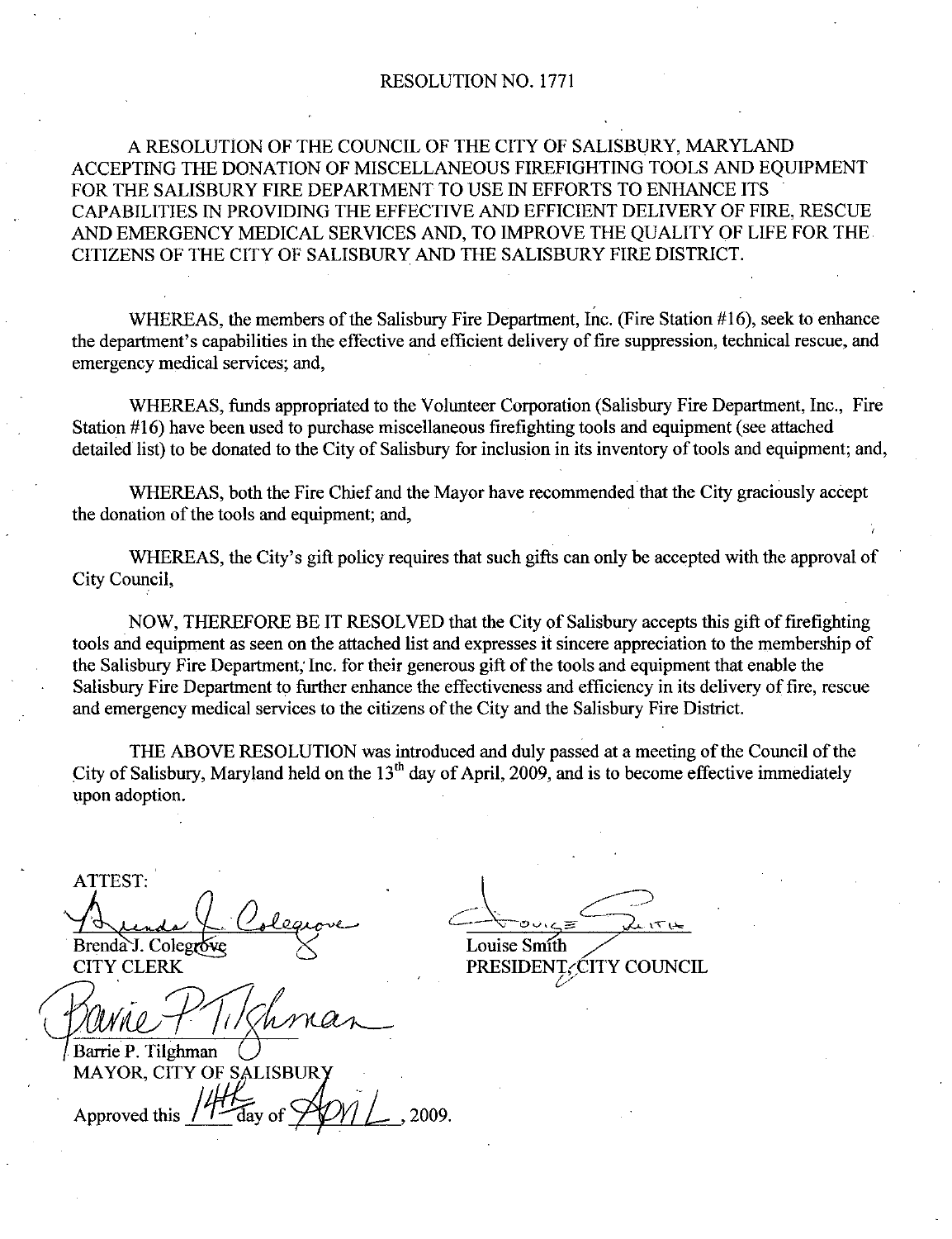Hart Egypt City Of Salisbury Fire Department DATE INVOICE SPECIALTY RESCUE INC. 00-644-4895 DATE | INVOICE NO. 3100 Southwestern Avenue Manchester, MD 21102. **BILL TO** 

**City Of Salisbury Fire Department** 325 Cypress Street Salisbury, MD 21801

325 Cypress Street Salisbury, MD 21801

|                    | $-$ PIO. NO.                                                                  | <b>TERMS</b>                       | <b>REP</b> | SHIP DATE    | <b>SHIP VIA</b> |                  |             |  |
|--------------------|-------------------------------------------------------------------------------|------------------------------------|------------|--------------|-----------------|------------------|-------------|--|
|                    | $T-01-08$                                                                     | Due on receipt                     | Keith      | 8/23/2008    |                 | <b>Delivered</b> |             |  |
| <b>ITEM</b>        |                                                                               | <b>DESCRIPTION</b><br>QTY<br>Price |            |              | AMOUNT          |                  |             |  |
| 363R207            | <b>Hurst AC Trimo</b>                                                         |                                    |            |              | 1               | 9,500.00         | 9,500.00    |  |
|                    | <b>Serial Number 61251</b>                                                    |                                    |            |              |                 |                  |             |  |
| 362R397            | <b>Hurst Defender Spreader</b>                                                |                                    |            |              | $\cdot$ 1       | 8,000.00         | 8,000.00    |  |
| 362R392            | <b>Serial Number 19181</b><br><b>Hurst MOC II Cutter</b>                      |                                    |            |              |                 |                  |             |  |
|                    | <b>Serial Number 19228</b>                                                    |                                    |            |              | 1               | 5,500.00         | 5,500.00    |  |
| 257R156            | <b>Hurst T41 Telescopic Ram</b>                                               |                                    |            |              | Ŧ.              | 3,990.00         | 3,990.00    |  |
|                    | <b>Serial Number 19046</b>                                                    |                                    |            |              |                 |                  |             |  |
| 247R028            | <b>Hurst Quick Kick Ram Support</b>                                           |                                    |            |              |                 | 675.00           | 675.00      |  |
| 3629009            | <b>Hurst Rabbit Tool (New Style)</b>                                          |                                    |            |              | 1               | $-1,550.00$      | 1,550.00    |  |
|                    | <b>Serial Number 123417</b>                                                   |                                    |            |              |                 |                  |             |  |
| 362R171            | Hurst Mini Cutter Complete with Pump & OD                                     |                                    |            |              | Ŧ               | 1,450.00         | 1,450.00    |  |
|                    | <b>Serial Number 123288</b>                                                   |                                    |            |              |                 |                  |             |  |
| 3530022<br>353R090 | Hurst Hose 30 Foot Orange 5000 P.S.I.<br>Hurst Hose 30 Foot Green 5000 P.S.I. |                                    |            |              |                 | 450.00           | 450.00      |  |
| 353R153            | Hurst Hose 30 Foot Blue 5000 P.S.I.                                           |                                    |            |              |                 | 450.00           | 450.00      |  |
| 128R107            | <b>Hurst Stream Line Connector (Power Unit)</b>                               |                                    |            |              |                 | 450.00           | 450.00      |  |
| 128R108            | <b>Hurst Stream Line Connector (Rescue Tool)</b>                              |                                    |            |              |                 | 250.00           | 1,000.00    |  |
| 1420056            | <b>Hurst Fitting</b>                                                          |                                    |            |              |                 | 250.00           | 1,000.00    |  |
| 1280008            | Hurst 5000 PSI Connector Set Male & Female                                    |                                    |            |              | 2               | 8.50             | 17.00       |  |
| 3530033            | Hurst 15 Inch Pig Tail for Tool & Power Unit                                  |                                    |            |              | 2               | 26.50<br>25.00   | 53.00       |  |
|                    |                                                                               |                                    |            |              |                 |                  | 100.00      |  |
|                    |                                                                               |                                    |            |              |                 |                  |             |  |
| Payment            | PLEASE PAY FROM THIS INVOICE NO<br>STATEMENT WILL BE SENT THANK YOU           |                                    |            |              |                 |                  |             |  |
|                    |                                                                               |                                    |            |              |                 |                  |             |  |
|                    | www.specialtyrescue.net<br>www.usedrescuetools.net<br>Fax 410 374-1834        |                                    |            | <b>Total</b> |                 |                  | \$34,185.00 |  |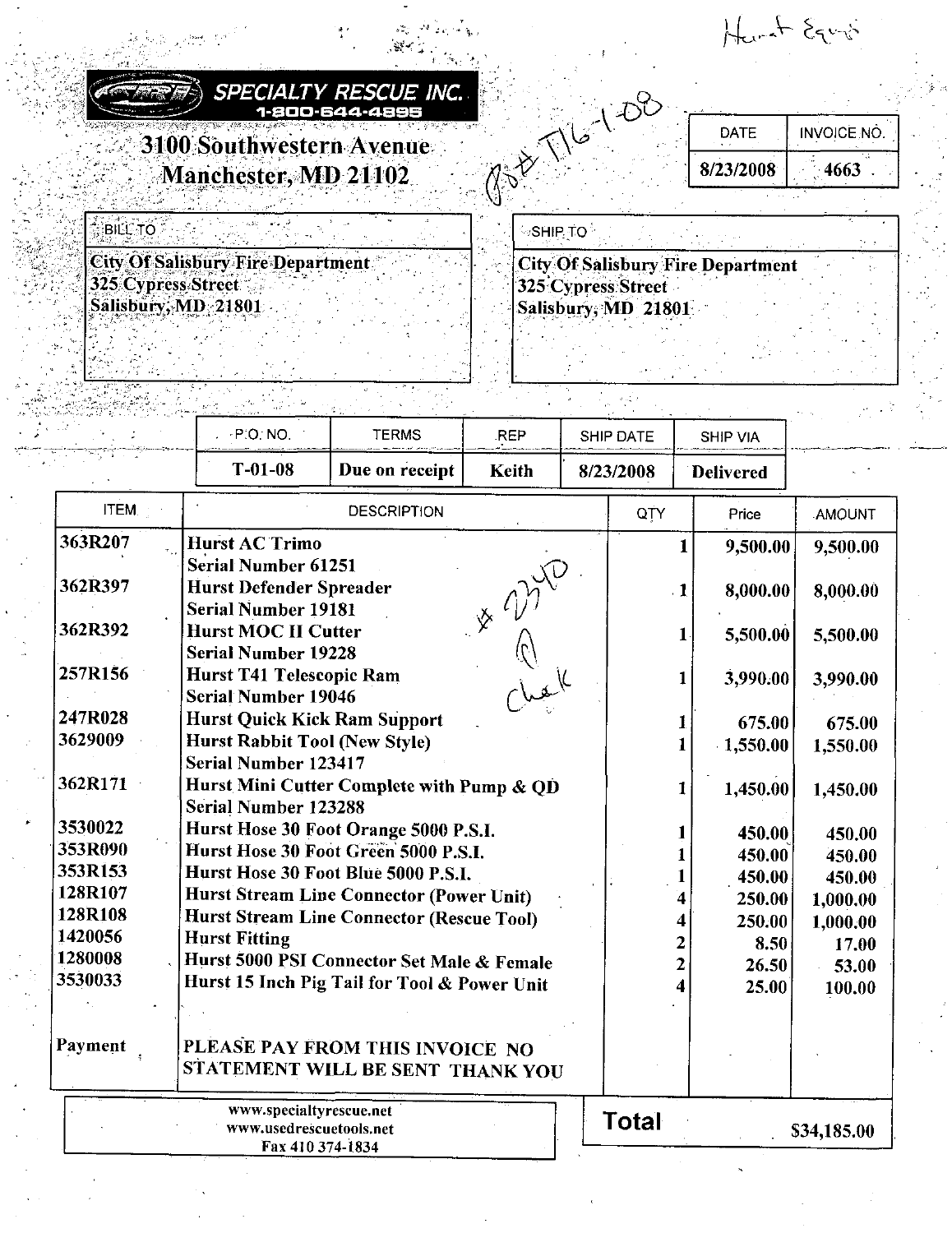| <b>MARYLAND</b><br><b>TT WARD</b> | SALISBURY F.D. INC.<br><b>TOWER EQUIPMENT</b>                                                                                                                                                                                  |                 |                                        |           |                                |  |  |  |  |
|-----------------------------------|--------------------------------------------------------------------------------------------------------------------------------------------------------------------------------------------------------------------------------|-----------------|----------------------------------------|-----------|--------------------------------|--|--|--|--|
| <b>IONAL SALES REP</b>            | <b>BID LIST</b>                                                                                                                                                                                                                |                 |                                        |           |                                |  |  |  |  |
|                                   | CITY AND INTERNATIONAL CONTROL CONTROL CONTROL CONTROL CONTROL CONTROL CONTROL CONTROL CONTROL CONTROL CONTROL CONTROL CONTROL CONTROL CONTROL CONTROL CONTROL CONTROL CONTROL CONTROL CONTROL CONTROL CONTROL CONTROL CONTROL |                 |                                        |           |                                |  |  |  |  |
|                                   | HAND TOOLS & POWERTOOLS                                                                                                                                                                                                        |                 |                                        |           |                                |  |  |  |  |
| 3                                 | FIREHOOKS UNL. 6lb Flat Head Axe w / hickory handle                                                                                                                                                                            | WA-6            | \$                                     | 39.95     | \$119.85                       |  |  |  |  |
| 3                                 | FIREHOOKS UNL 8lb Pick Head Axe w/ hickory handle                                                                                                                                                                              | WA-6            | $\overline{\mathfrak{s}}$              | 44.25     | \$132.75                       |  |  |  |  |
| 2                                 | FIREHOOKS UNL 6' Boston Rake                                                                                                                                                                                                   | BRH-6           | \$                                     | 65.95     | \$131.90                       |  |  |  |  |
| 2                                 | FIREHOOKS UNL 6' All Purpose Hook                                                                                                                                                                                              | APH-6           | \$                                     | 61.15     | \$122.30                       |  |  |  |  |
| 3                                 | AKRON 3' Roof Hook                                                                                                                                                                                                             | <b>ARH-36</b>   | $\overline{\mathfrak{s}}$              | 44.45     | \$133.35                       |  |  |  |  |
| 3                                 | FIREHOOKS UNL 30" Pro-Bar                                                                                                                                                                                                      | PB-30           | \$                                     | 173.95    | \$521.85                       |  |  |  |  |
| 1                                 | AKRON Pinch Point Crow Bar 51"                                                                                                                                                                                                 | <b>PPB-51</b>   | \$                                     | 27.75     | \$27.75                        |  |  |  |  |
| 2                                 | FIREHOOKS UNL 10lb Sledge Hammer w / fiberglass hndl                                                                                                                                                                           | <b>SHF-10</b>   | $\overline{\mathbf{3}}$                | 34.15     | \$68.30                        |  |  |  |  |
| 1                                 | AEMREX 2.5 Gallon Pressurized Water Can                                                                                                                                                                                        | 240             | \$                                     | 76.95     | \$76.95                        |  |  |  |  |
|                                   | <b>FIREHOOKS UNL Water Can Harness</b>                                                                                                                                                                                         | $CH-312$        | \$                                     | 31.15     | \$31.15]                       |  |  |  |  |
| 1                                 | <b>FIREHOOKS UNL Marrying Strap</b>                                                                                                                                                                                            | $MS-1$          | \$                                     | 9.95      | \$9.95                         |  |  |  |  |
| 6                                 | FOLD-A-TANK Canvas Salvage Cover 12'X18' (12oz canvas)                                                                                                                                                                         | $SC-12X18$      | $\overline{\mathbf{s}}$                | 83.45     | \$500.70                       |  |  |  |  |
| 3                                 | FOLD-A-TANK Canvas Floor Runner 3' x 20' (12oz canvas)                                                                                                                                                                         | <b>FR-3X20</b>  | \$                                     | 22.65     | \$67.95<br>$\mathcal{L}^{\pm}$ |  |  |  |  |
|                                   | CY PLASTIC WORKS Flare Container                                                                                                                                                                                               | SAC-FC-30C      | \$                                     | 8.75      | \$8.75                         |  |  |  |  |
| 1                                 | K-TOOL COMPANY K-Tool Kit Complete                                                                                                                                                                                             | <b>K-TOOL-C</b> | \$                                     | 101.25    | \$101.25                       |  |  |  |  |
| 1                                 | FIREHOOKS UNL R-TOOL Kit                                                                                                                                                                                                       | <b>RTK</b>      | \$                                     | 149.50    | \$149.50                       |  |  |  |  |
|                                   | FIREHOOKS UNL 16" Mini Pro-Bar                                                                                                                                                                                                 | $MPB-16$        | \$                                     | 58.50     | \$58.50                        |  |  |  |  |
| 1                                 | ELEVATOR KEY.COM Hoistway Keypack                                                                                                                                                                                              | FKP             | \$                                     | 174.95    | \$174.95                       |  |  |  |  |
| $\overline{2}$                    | CUTTERS EDGE 16" Multi-Cut Fire Rescue Saw w/Dgauge                                                                                                                                                                            | CE2171RS-D6A    | $\overline{\boldsymbol{\mathfrak{s}}}$ | 1,951.30  | \$3,902.60                     |  |  |  |  |
| 4                                 | <b>CUTTERS EDGE 16" Replacement Bullet Chain</b>                                                                                                                                                                               | CEBUL56A        | \$                                     | 217.90    | \$871.60                       |  |  |  |  |
| $\overline{3}$                    | K950/K12FD Fire Rescue Cutoff Saw (less blade)                                                                                                                                                                                 | K12FD           | \$                                     | 1,029.90  | \$3,089.70                     |  |  |  |  |
| $\overline{6}$                    | FIREHOOKS UNL 14" 30 Tooth Carbide Tip Chopper Blade                                                                                                                                                                           | CBT-14X30T      | \$                                     | 78.75     | \$472.50                       |  |  |  |  |
| 4                                 | FIREHOOKS UNL Composite Blade 14"                                                                                                                                                                                              | $SCB-1X14$      | $\overline{\mathbf{3}}$                | 15.95     | \$63.80                        |  |  |  |  |
|                                   | <b>AKRON Hose/Equipment Hoist</b>                                                                                                                                                                                              | 583             | \$                                     | 205.55    | \$205.55                       |  |  |  |  |
|                                   | STECK MFG Big Easy Lockout Tool Kit w/ bag (32935)                                                                                                                                                                             | 32911           | $\overline{\mathbf{s}}$                | 64.95     | \$64.95                        |  |  |  |  |
| 1                                 | SCOTT Scout 4 Gas Meter (w / case, holster, cal kit)                                                                                                                                                                           | 096-2561-61     | $\bar{\mathfrak{s}}$                   | 1,078.40  | \$1,078.40                     |  |  |  |  |
|                                   | <b>BULLARD T3Max Thermal Imager w/ Powerhouse TCS</b>                                                                                                                                                                          | <b>T3MAX</b>    | \$                                     | 11,229.25 | \$11,229.25                    |  |  |  |  |
|                                   | <b>GLAS MASTER Glas-Master Tool</b>                                                                                                                                                                                            | GMM-1           | \$                                     | 123.55    | \$123.55                       |  |  |  |  |
|                                   | AMEREX Dry Chemical Fire Extinguisher 10LB ABC                                                                                                                                                                                 | <b>B456</b>     | \$                                     | 58.50     | \$58.50                        |  |  |  |  |
|                                   | A CAPA SE PERSONAL DE LA BILA DE LA BILA DE LA CONTRACCIA                                                                                                                                                                      |                 |                                        |           | 12. 0                          |  |  |  |  |
|                                   |                                                                                                                                                                                                                                |                 |                                        |           |                                |  |  |  |  |
|                                   |                                                                                                                                                                                                                                |                 |                                        |           |                                |  |  |  |  |
|                                   |                                                                                                                                                                                                                                |                 |                                        |           |                                |  |  |  |  |
|                                   |                                                                                                                                                                                                                                |                 |                                        |           |                                |  |  |  |  |
|                                   |                                                                                                                                                                                                                                |                 |                                        |           |                                |  |  |  |  |
|                                   |                                                                                                                                                                                                                                |                 |                                        |           |                                |  |  |  |  |

 $\mathcal{L}_{\mathcal{S}}$ tr  $\cdot$   $\!$ 

#### sco **REGI**

 $\alpha$ 

 $\mathcal{L}_{\bullet}$ 

 $\mathcal{A}_{\epsilon}$ 

**NOVEMBER 13, 2008**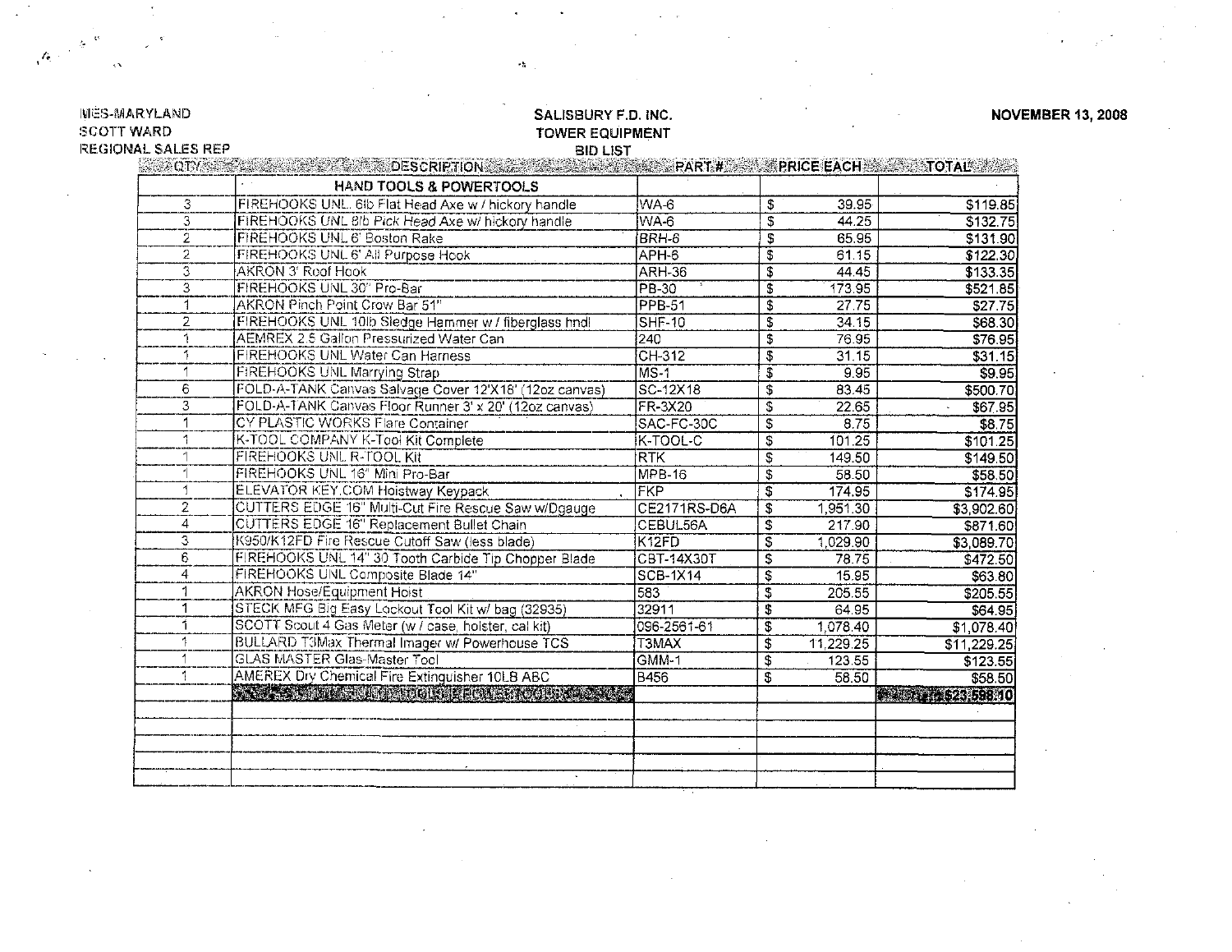| TT WARD                 | <b>TOWER EQUIPMENT</b>                                                |                 |            |                         |
|-------------------------|-----------------------------------------------------------------------|-----------------|------------|-------------------------|
| <b>IONAL SALES REP</b>  | <b>BID LIST</b>                                                       |                 |            |                         |
|                         |                                                                       |                 |            |                         |
|                         | <b>HOSE &amp; ACCESSORIES</b>                                         |                 |            |                         |
| 6                       | <b>AKRON Spinkler Shutoffs</b>                                        | 1078            | \$26.55    | \$159.30                |
| $\overline{c}$          | AKRON Style 448, 2 wrenches with bracket                              | 448             | \$80.55    | \$161.10                |
| 4                       | <b>AKRON Style 10 wrenches</b>                                        | 10              | $$16\,75]$ | \$67.00                 |
| $\overline{2}$          | AKRON Style 17 Hydrant wrenches                                       | $\overline{17}$ | \$32.95    | \$65.90                 |
| $\mathbf{1}$            | AKRON 4864 nozzle 1.50" nst 175 gpm @ 100 psi orange bale             | 4864            | \$525.95   | \$525.95                |
| 1.                      | AKRON 2129 shutoff with yellow bale 1.5" nst                          | 2129            | \$225.65   | \$225.65                |
| $\mathbf{1}$            | AKRON 1499, 1.5" nst, 15/16" tip                                      | 1499            | \$57.95]   | \$57.95                 |
| $\mathbf{1}$            | AKRON 1581 gated wye 2.5" (2) 1.5" nst m                              | 1581            | \$396.65   | \$396.65                |
| 1                       | AKRON 1828 hydrant valve 2.5"                                         | 1828            | \$511 25   | \$511 25                |
| $\mathbf{1}$            | AKRON 2125 shufoff with 2.5" nst base thread x 1.5" nst black ba 2125 |                 | \$281.25]  | \$281.25                |
| $\mathbf{1}$            | AKRON 1417 tip with 1 1/8" orfice                                     | 1417            | \$49.55]   | \$49.55]                |
| 1                       | KOCHEK 55K60105 valve 6" nst long handle x 5" storz yl                | 55K60105        | \$994 95   | \$994.95                |
| $\mathbf{1}$            | KOCHEK S60S54 5" storz x 4" storz adpter, hrdcted yellow              | S60S54          | \$106.15]  | \$106.15                |
| $\overline{c}$          | KOCHEK K48 triple holders hardcoated yellow                           | K48             | \$33.95    | \$67.90                 |
| 2                       | KOCHEK KS34 LDH wrench sets yellow with 4 wrenches / set              | <b>KS34</b>     | \$57.55    | \$115.10]               |
| $\overline{2}$          | KOCHEK 36R1515 1.5" double females hardcoated yellow                  | 36R1515         | 37.95      | \$15.90                 |
| $\overline{2}$          | KOCHEK 36R2525 2.5" double females hardcoated yellow                  | 36R2525         | \$10.95    | \$21.90                 |
| 7                       | FIREQUIP Commander Supreme Hose White 1.75" x 50'                     | CS17WB          | \$99.95    | \$699.65                |
| 6                       | FIREQUIP Commander Supreme Hose White 2.50" x 50'                     | CS25WB          | \$148.55   | \$891.30                |
|                         | <b>ASSAM ARTICLE CACCESSORIES</b>                                     |                 |            | <b>SALAMA 195214.40</b> |
|                         |                                                                       |                 |            |                         |
|                         | <b>ELECTRICAL</b>                                                     |                 |            |                         |
| $\overline{\mathbf{c}}$ | TEMPEST 21" Variable Speed Blower w/ 25' pigtail, No Plug             | 700-263         | \$1,697.35 | \$3,394.70]             |
| $\overline{2}$          | TEMPEST 16" Smoke Ejector w/ 25' pigtail & No Plug                    | 700-152         | \$856.35   | \$1,712.70              |
| $\overline{2}$          | <b>TEMPEST Misting Ring</b>                                           | 725-049         | \$204.75   | \$409.50                |
| $\overline{2}$          | <b>TEMPEST Door Bar</b>                                               | 300-141         | \$208.55   | \$417.10                |
| $\overline{2}$          | TEMPSET Hanger Bracket                                                | $300 - 142$     | \$29.95]   | \$59.90                 |
| 4                       | FRC Focus Portable 750W Lighthead 4' Pigtail                          | FCA700S75-G703  | \$408.45   | \$1,633.80              |
|                         | L-520 Plug, 703 Q/R Bracket                                           |                 |            |                         |
| $\overline{2}$          | AKRON ECR10 Reel, 100' 12/3 Cord, 6' pigtail, 4 Gang Box              | <b>ECR-10</b>   | \$296.15]  | \$592.30                |
|                         | L-520 Plug and Connectors                                             |                 |            |                         |
|                         | ROCK A THE REPORT OF REAL PROPERTY.                                   |                 |            | <b>NEWS SECTION</b>     |
|                         |                                                                       |                 |            |                         |
|                         |                                                                       |                 |            |                         |
|                         |                                                                       |                 |            |                         |

o c $\mathcal{L}$ 

 $\frac{1}{2}$ 

 $\mathcal{L}_{\mathcal{A}}$ 

EMBER 13, 2008

-M<br>77 M

C<br>C N N Ia L

s

I

 $\hat{u}$ 

l li

<sup>Y</sup> <sup>Y</sup> <sup>Y</sup> <sup>Y</sup> <sup>Y</sup>rY <sup>C</sup> IC <sup>C</sup> <sup>C</sup> rO <sup>a</sup> rr r4Ir

# X.

 $\mathcal{L}$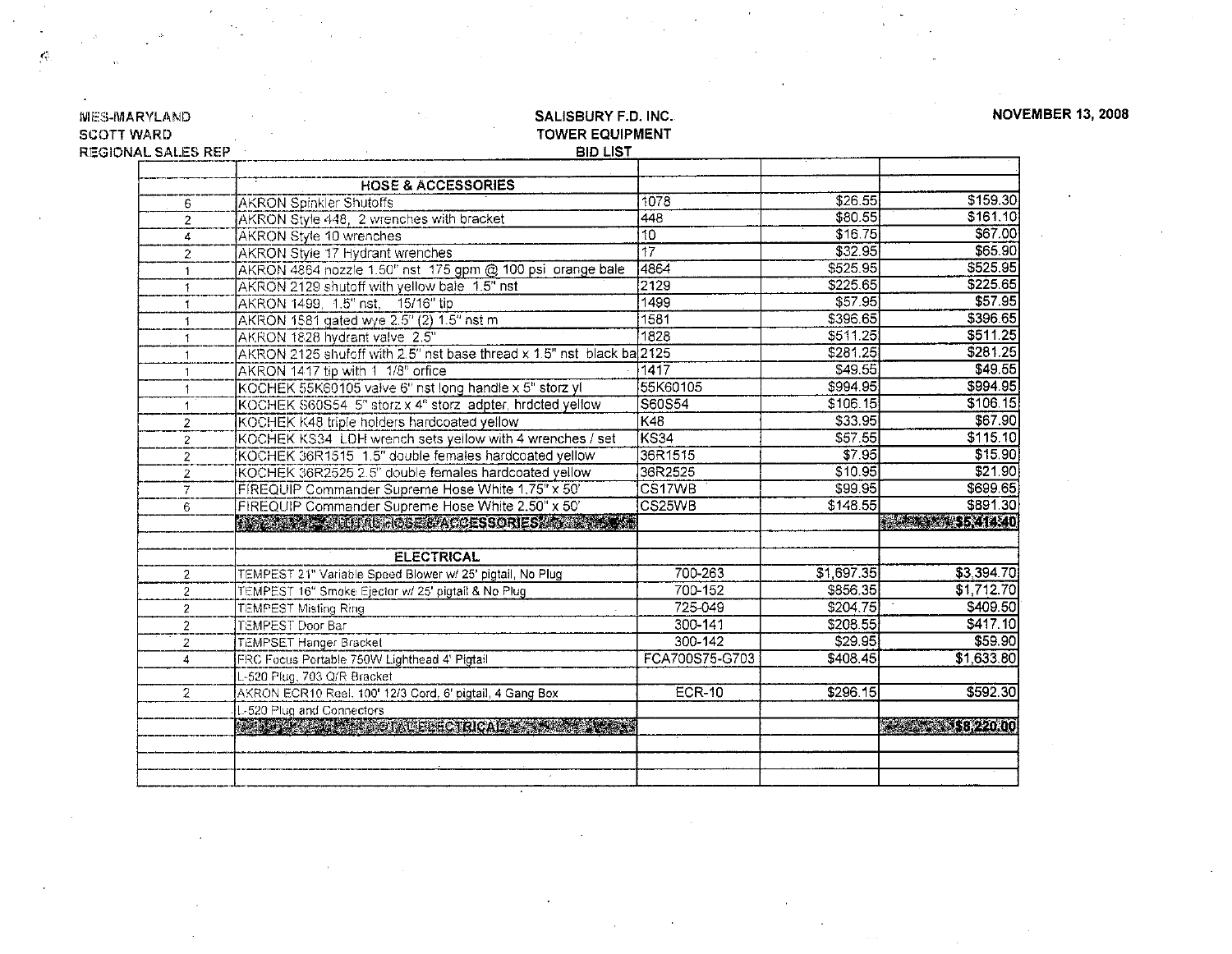| <b>SCOTT WARD</b>         | <b>TOWER EQUIPMENT</b>                                               |                   |          |                            |
|---------------------------|----------------------------------------------------------------------|-------------------|----------|----------------------------|
| <b>REGIONAL SALES REP</b> | <b>BID LIST</b>                                                      |                   |          |                            |
|                           |                                                                      |                   |          |                            |
|                           |                                                                      |                   |          |                            |
|                           | <b>ROPE &amp; ACCESSORIES</b>                                        |                   |          |                            |
| 2                         | CMC KMIII 1/2" x 300' Kernmantle Rope BLACK                          | K04160            | \$258.75 | \$517.50                   |
| $\overline{2}$            | CMC Rope & Equipment Bag BLACK                                       | 431105            | \$68.85  | \$137.70                   |
| 2                         | CMC KMIII 1/2" x 200' Kernmantle Rope RED                            | K01160            | \$180.75 | \$361.50                   |
| $\overline{2}$            | <b>CMC Rope &amp; Equipment Bag RED</b>                              | 431203            | \$65.45  | \$130.90                   |
| $\overline{2}$            | CMC 1/2" X 150' General Use Lifeline BLUE                            | 273220            | \$128.85 | \$257.70                   |
| $\overline{2}$            | CMC Rope Bag BLUE                                                    | 430202            | \$35.45  | \$70.90                    |
| $\overline{2}$            | R-N-R Rescue Figure 8 w/ ears                                        | <b>NFPA127801</b> | \$37.65] | \$75.30                    |
| $\overline{18}$           | R-N-R Large NFPA Locking D Steel Carbiners                           | <b>NFPA21001</b>  | \$23.95  | \$431.10                   |
| $\overline{2}$            | R-N-R Pickoff Straps                                                 | <b>WPOS</b>       | \$23.35] | \$46.70                    |
| 4                         | R-N-R 4" Single Aluminum Pulley                                      | <b>RP107</b>      | \$49.75  | \$199.00                   |
| 4                         | R-N-R Mallion-Rapide Triangular Scew Links                           | $D-100-GS$        | \$5.65   | \$22.60                    |
|                           | R-N-R Large Equipment Bag                                            | <b>BRE300-R</b>   | \$47.61  | \$56.15                    |
|                           | <b>CMC Survivor Ladder Belt (S-M)</b>                                | 202462            | \$105.75 | \$105.75]                  |
| $\overline{2}$            | CMC Survivor Ladder Belt (L-XL)                                      | 202464            | \$105.75 | \$211.50                   |
| 1                         | CMC Survivor Ladder Belt (XXL)                                       | 202466            | \$108.55 | \$108.55                   |
| 1                         | CMC Survivor II Ladder Belt (S-M)                                    | 202442            | \$110.95 | \$110.95                   |
| 2                         | CMC Survivor II Ladder Belt (L-XL)                                   | 202444            | \$110.95 | \$221.90                   |
| $\overline{1}$            | CMC Survivor II Ladder Belt (XXL)                                    | 202446            | \$114.95 | \$114.95]                  |
| 8                         | <b>CMC Prusik Loop (GREEN)</b>                                       | 293086            | \$7.35   | \$58.80                    |
| 6                         | CMC Prusik Loop (RED)                                                | 293083            | \$7.35   | \$44.10]                   |
| 4                         | R-N-R Prusik Minding Pulley (single 2" x 1/2")                       | <b>RP121</b>      | \$31.65  | \$126.60                   |
| $\overline{2}$            | R-N-R CMI 6 Bar U Shaped Rappel Rack (alum top bar)                  | <b>RRACKB1</b>    | \$51.95  | \$103.90                   |
| 4                         | R-N-R 3' anchor straps                                               | 1.75TL36-2D       | \$17.15  | \$68.60                    |
| 4                         | R-N-R 5' anchor straps                                               | 1.75TL60-2D       | \$17.95  | \$71.80                    |
| $\overline{2}$            |                                                                      | 1.75TL84-2D       | \$18.85  | \$37.70                    |
| $\overline{2}$            | R-N-R 7' anchor straps                                               | 1.75TL120-2D      | \$19.55  | \$39.10                    |
| 1                         | R-N-R 10' anchor straps<br>CMC 1" Tubular Webbing (15')              | 200102            | \$5.25   | \$5.25]                    |
|                           | <b>ASSAZE &amp; STOTAL ROPE &amp; ACCESSORIES &amp; CONSTRUCTION</b> |                   |          | <b>SS 736450</b>           |
|                           |                                                                      |                   |          |                            |
|                           | <b>IN A REPORT OF A REQUIPMENT ET A REPORT OF A RE</b>               |                   |          | <b>RANCH STARB 1968.60</b> |
|                           | <b>A SAME AND THE PRODUCE ON A REAL FILE AS A</b>                    |                   |          |                            |
|                           |                                                                      |                   |          | 40,969.<br>县               |

d U

 $\mathbb{R}^n$ 

SALISBURY F.D. INC.

**NOVEMBER 13, 2008** 

 $40,969.00$ 

#### $\frac{1}{2}$ SCOTT

 $\vec{m}$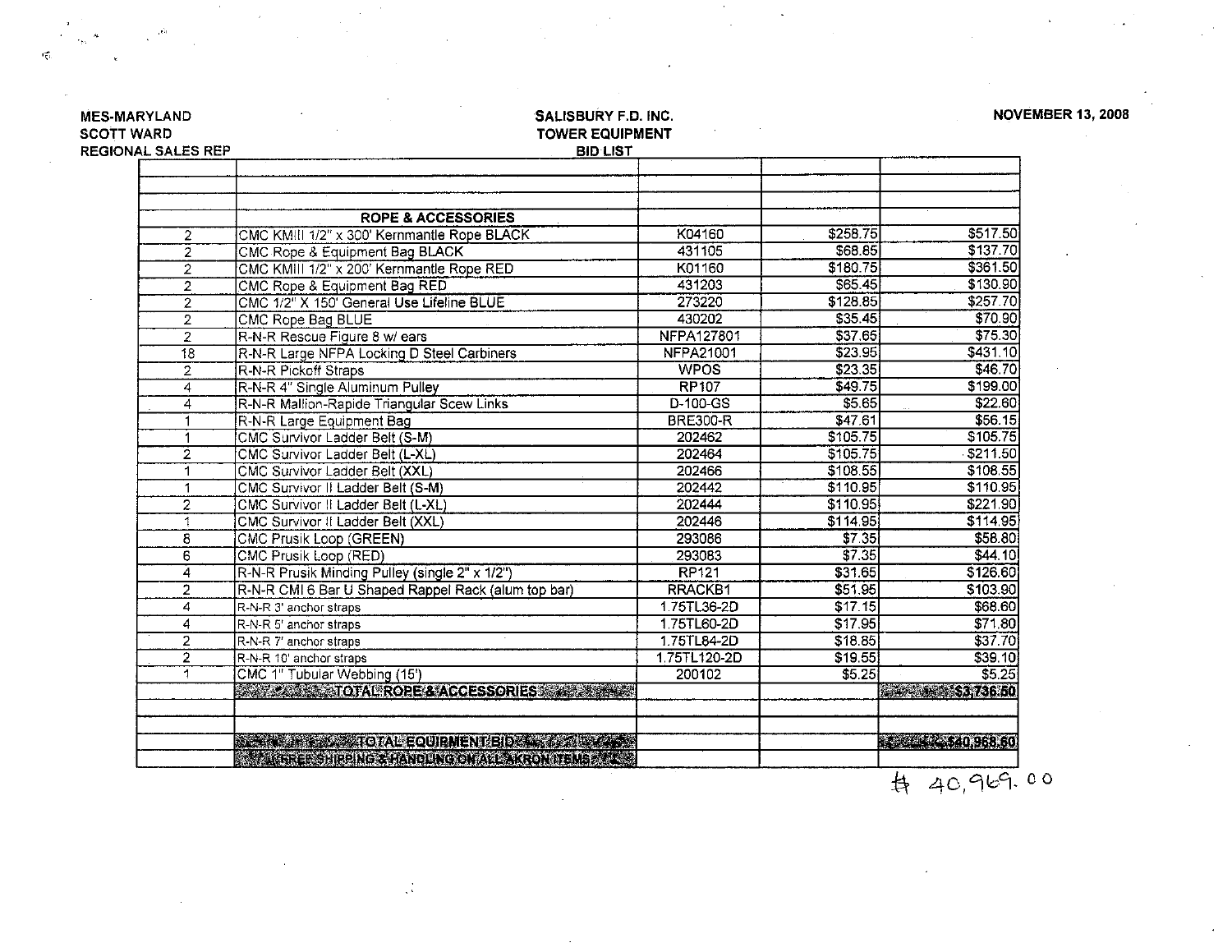$\sqrt{1+\frac{1}{2}}$ CHESAPEAKE HOOK LADDER COMPANY hV C@

P.O. BOX 280<br>
27013 LILLIAN STREET<br>
HEBRON, MD 21830<br>
273/2009 27013 LILLIAN STREET  $\,$  HEBRON, MD 21830  $\,$ 

i

| Date               | Invoice # |
|--------------------|-----------|
| $\sim$<br>2/3/2009 | 2917      |

| <b>Bill To</b>                                                                           |  |
|------------------------------------------------------------------------------------------|--|
| SALISBURY FIRE DEPT.<br>HEADQUARTERS VOLUNTEERS<br>325 CYPRESS ST.<br>SALISBURY MD 21801 |  |
|                                                                                          |  |

| Ship To | τ<br>$\cdots$ |  |
|---------|---------------|--|
| ۰       |               |  |
| ٠.      |               |  |

| P.O. Number<br>Terms            |                                                                                                                                                                                                                                                                                         | Rep                                                                                                                                                                                  | Ship                                                                                                                                                                                                                                                                                                                                                                                                                     | Via | F.O.B.     |                                                                                                                                                                           | Project                                                                                                                                                                         |
|---------------------------------|-----------------------------------------------------------------------------------------------------------------------------------------------------------------------------------------------------------------------------------------------------------------------------------------|--------------------------------------------------------------------------------------------------------------------------------------------------------------------------------------|--------------------------------------------------------------------------------------------------------------------------------------------------------------------------------------------------------------------------------------------------------------------------------------------------------------------------------------------------------------------------------------------------------------------------|-----|------------|---------------------------------------------------------------------------------------------------------------------------------------------------------------------------|---------------------------------------------------------------------------------------------------------------------------------------------------------------------------------|
|                                 | Due on receipt                                                                                                                                                                                                                                                                          | W.BL                                                                                                                                                                                 | 2/3/2009                                                                                                                                                                                                                                                                                                                                                                                                                 |     |            |                                                                                                                                                                           |                                                                                                                                                                                 |
| Quantity                        | Item Code                                                                                                                                                                                                                                                                               |                                                                                                                                                                                      | Description                                                                                                                                                                                                                                                                                                                                                                                                              |     | Price Each |                                                                                                                                                                           | Amount                                                                                                                                                                          |
| 4<br>26<br>٠q<br>2 <sub>1</sub> | 7001-6<br>7001-7<br>$7001 - 1$<br>7000L<br>7000L-50<br>7000A<br>SHIPPING<br><b>PAC 1012</b><br>PAC1011<br>33 PAC 1003<br><b>PAC 1004</b><br>18 PAC1001<br><b>SHIPPING</b><br><b>IRONSLOK</b><br><b>JUMBO LOK</b><br><b>SHIPPING</b><br><b>ZICO LADDER B</b><br>$16$ OM ZICO<br>QM-OSC-1 | PAC ZMOUNT<br>SHIPPING CHARGE<br>P A C MOUNTS<br>PAC 1003 TOOLOK<br>SHIPPING CHARGE<br>P A C MOUNTS<br><b>IRONSLOK</b><br>1070 JUMBO LOK<br>SHIPPING CHARGE<br><b>QM ZICO STRAPS</b> | EQUIPMENT AND EQUIPMENT MOUNTING FOR NEW<br>PIERCE AERIAL TRUCK<br>PAC 7001-6 6 SECTION Z MOUNT<br>PAC 7001-7 7 SECTION Z MOUNT<br>PAC 7001-1 1 SECTION Z MOUNT<br>PAC TRAC-120" LENGTH<br>PAC TRAC - 50" LENGTH<br>PAC TRAC CUSTOM CUT FEE<br>PAC 1012 PICK HEAD AX HANGER<br>PAC 1011 AXE MOUNT<br>PAC 1004 HANDLELOKS<br>PAC 1001 HOOKLOKS<br>ZICO LADDER BRACKET FLB<br>ZICO MODEL QM-OSC-1 OVAL HOLDER FOR 1 GALLON |     |            | 54.95<br>63.95<br>8:95<br>196.95<br>85.95<br>2.50<br>121.21<br>94.95<br>69.95<br>19.95<br>34.95<br>27.95<br>39.56<br>214.50<br>58.95<br>44.29<br>113.62<br>14.53<br>65.97 | 164.85<br>63.95<br>8.95<br>787.80<br>85.95<br>65.00<br>121.21<br>94.95<br>69.95<br>65835<br>314.55<br>503.10<br>39.56<br>643.50<br>58.95<br>44.29<br>113.62<br>232.48<br>131.94 |
|                                 | $\approx$ 2   QM-CSM-L<br><b>SHIPPING</b>                                                                                                                                                                                                                                               | <b>SAFETY CAN</b><br>SHIPPING CHARGE                                                                                                                                                 | ZICO MODEL QM-CSM-L CHAIN SAW MOUNT                                                                                                                                                                                                                                                                                                                                                                                      |     |            | 127.72<br>.55.00                                                                                                                                                          | 255.44<br>55.00                                                                                                                                                                 |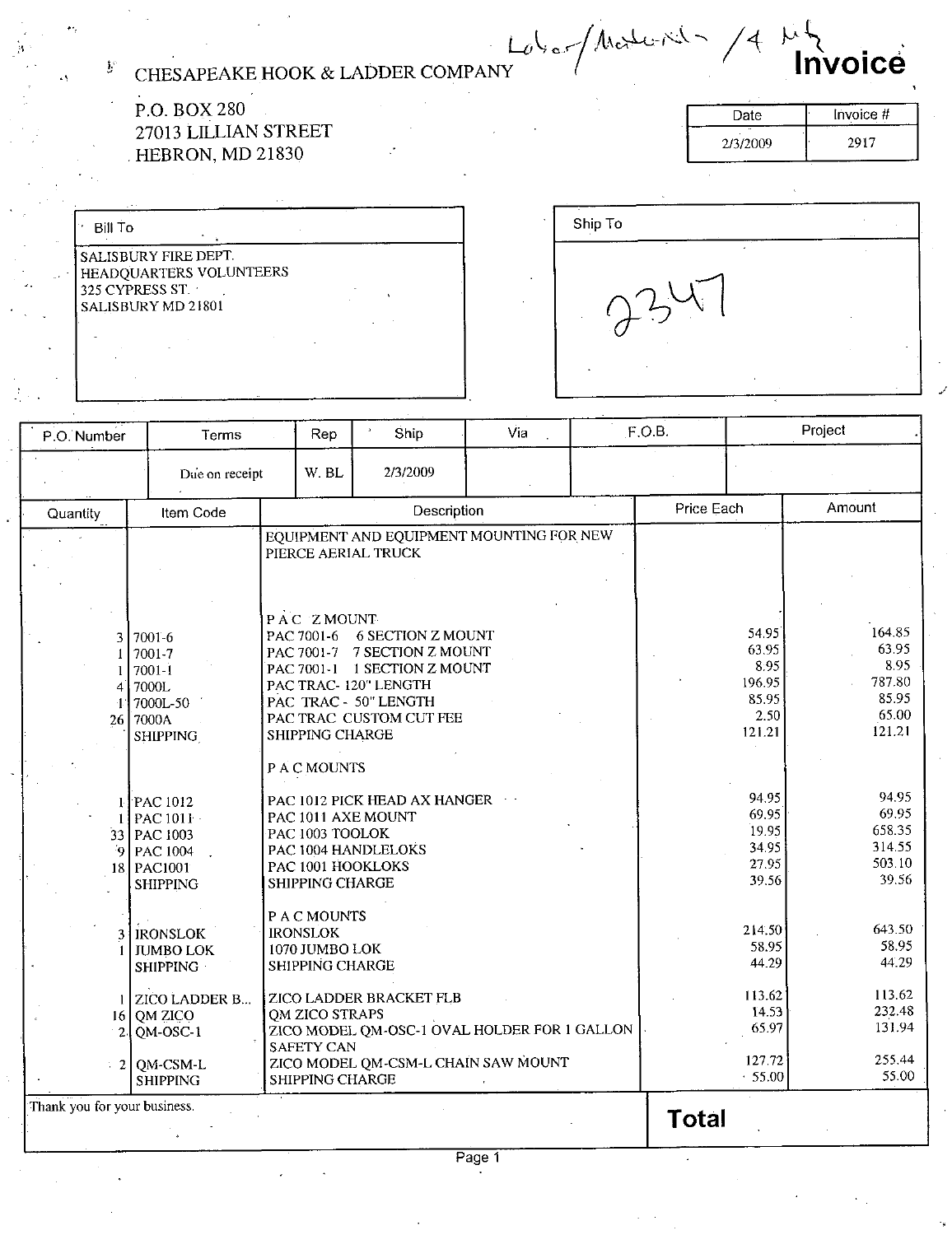|                              | CHESAPEAKE HOOK & LADDER COMPANY                                                         |                                                                   |                                                                                                                                                                                                                                                                                                                                          |     |         |              |                              | <b>Invoice</b>             |
|------------------------------|------------------------------------------------------------------------------------------|-------------------------------------------------------------------|------------------------------------------------------------------------------------------------------------------------------------------------------------------------------------------------------------------------------------------------------------------------------------------------------------------------------------------|-----|---------|--------------|------------------------------|----------------------------|
|                              | P.O. BOX 280<br>27013 LILLIAN STREET                                                     |                                                                   |                                                                                                                                                                                                                                                                                                                                          |     |         |              | Date<br>2/3/2009             | Invoice #<br>2917          |
|                              | HEBRON, MD 21830                                                                         |                                                                   |                                                                                                                                                                                                                                                                                                                                          |     |         |              |                              |                            |
| <b>Bill To</b>               |                                                                                          |                                                                   |                                                                                                                                                                                                                                                                                                                                          |     | Ship To |              |                              |                            |
|                              | SALISBURY FIRE DEPT.<br>HEADQUARTERS VOLUNTEERS<br>325 CYPRESS ST.<br>SALISBURY MD 21801 |                                                                   |                                                                                                                                                                                                                                                                                                                                          |     |         |              |                              |                            |
|                              |                                                                                          |                                                                   |                                                                                                                                                                                                                                                                                                                                          |     |         |              |                              |                            |
| P.O. Number                  | - Terms                                                                                  | Rep                                                               | Ship                                                                                                                                                                                                                                                                                                                                     | Via |         | F.O.B.       |                              | Project                    |
|                              | Due on receipt                                                                           | W. BL                                                             | 2/3/2009                                                                                                                                                                                                                                                                                                                                 |     |         |              |                              |                            |
| Quantity                     | Item Code                                                                                |                                                                   | Description                                                                                                                                                                                                                                                                                                                              |     |         | Price Each   |                              | Amount                     |
|                              | 3 DRI-DEK<br>25 DRI-DEK EDGES<br><b>SHIPPING</b>                                         | <b>DRI-DECK</b><br><b>DRI-DEK EDGES</b><br><b>SHIPPING CHARGE</b> |                                                                                                                                                                                                                                                                                                                                          |     |         |              | 184.87<br>1.64<br>88.63      | 554.61<br>41.00<br>88.63   |
| 4                            | 4 WHEEL CHOCK<br><b>BRACKET</b><br><b>SHIPPING</b>                                       | <b>YELLOW</b><br>SHIPPING CHARGE                                  | CHECKERS WHEEL CHOCKS ALL TERRAIN 21" X 11.5"<br>HORIZONTAL BRACKET SILVER FOR WHEEL CHOCKS                                                                                                                                                                                                                                              |     |         |              | 204.03<br>$-67.24$<br>109.23 | 816.12<br>268.96<br>109.23 |
|                              | MAUL                                                                                     | PAK MALL BRACKET                                                  |                                                                                                                                                                                                                                                                                                                                          |     |         |              | 38.95                        | 38.95<br>65.45             |
|                              | <b>BRACKET KIT</b>                                                                       | <b>EXTINGUISHER</b>                                               | BRACKET, HEAVY DUTY, UNIVERSAL FOR FIRE                                                                                                                                                                                                                                                                                                  |     |         |              | 65.45                        |                            |
| 8                            | <b>ALUM ANGLE</b>                                                                        |                                                                   | ALUMINUM ANGLE 1/8" X 6'                                                                                                                                                                                                                                                                                                                 |     |         |              | 38.00                        | 304.00                     |
|                              | FABRICATED BR                                                                            |                                                                   | FABRICATED PARTS AND BRACKETS.                                                                                                                                                                                                                                                                                                           |     |         |              | 4,500.00                     | 4,500.00                   |
|                              |                                                                                          |                                                                   | 2@ FABRICATED PIPE BOLT CUTTER MOUNTS<br>1@ FABRICATED PIPE WRENCH MOUNT<br>1@ FABRICATED BOX FOR RABBIT TOOL<br>1@ FABRICATED BOX FOR SLEDGE HAMMER<br>1@ FABRICATED TRAY FOR SAWS AND SPREADERS<br>1@ FABRICATED BRACKET FOR S C B A<br>1@ FABRICATED BOX AND MOUNTED FOR<br><b>O-CUTTERS</b><br>1@ FABRICATED MOUNT FOR PICK HEAD AXE |     |         |              |                              |                            |
|                              |                                                                                          |                                                                   | 1@ FABRICATED BRACKETS FOR DOOR JAM<br>CUT OUT DIVIDER FOR HOSE LOADS                                                                                                                                                                                                                                                                    |     |         |              |                              |                            |
|                              |                                                                                          |                                                                   |                                                                                                                                                                                                                                                                                                                                          |     |         |              |                              |                            |
| Thank you for your business. |                                                                                          |                                                                   |                                                                                                                                                                                                                                                                                                                                          |     |         | <b>Total</b> |                              |                            |

Page 2

 $\hat{\mathcal{L}}$ 

 $\ddotsc$ 

 $\tilde{\mathcal{C}}$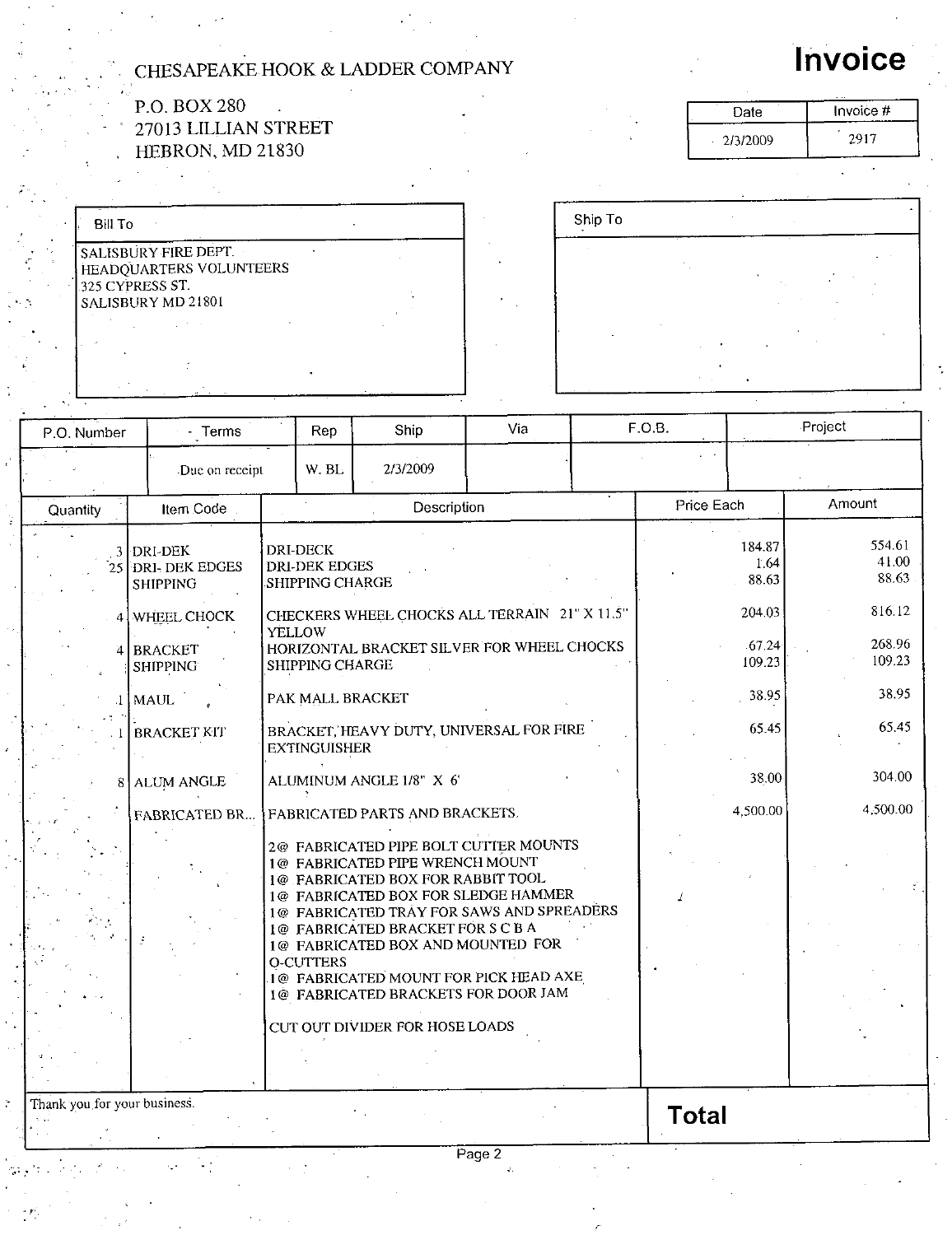#### P.O. BOX 280 27013 LILLIAN STREET HEBRON, MD  $21830$

| <b>Bill To</b>                                                                           |  |  |
|------------------------------------------------------------------------------------------|--|--|
| SALISBURY FIRE DEPT.<br>HEADQUARTERS VOLUNTEERS<br>325 CYPRESS ST.<br>SALISBURY MD 21801 |  |  |
|                                                                                          |  |  |

| Ship To |  |  |  |
|---------|--|--|--|
|         |  |  |  |
|         |  |  |  |
|         |  |  |  |
|         |  |  |  |
|         |  |  |  |
|         |  |  |  |
|         |  |  |  |

| P.O. Number                  | Terms |                                                                                                                                                                                                                 | Rep                                                                                                                                                                             | Ship                                                                                                                                                | Via |                              | F.O.B.     |                                                                                                   | Project                                                                                             |  |
|------------------------------|-------|-----------------------------------------------------------------------------------------------------------------------------------------------------------------------------------------------------------------|---------------------------------------------------------------------------------------------------------------------------------------------------------------------------------|-----------------------------------------------------------------------------------------------------------------------------------------------------|-----|------------------------------|------------|---------------------------------------------------------------------------------------------------|-----------------------------------------------------------------------------------------------------|--|
|                              |       | Due on receipt                                                                                                                                                                                                  | W.BL                                                                                                                                                                            | 2/3/2009                                                                                                                                            |     | $\mathcal{L}^{\prime\prime}$ |            |                                                                                                   |                                                                                                     |  |
| <b>Quantity</b>              |       | Item Code                                                                                                                                                                                                       |                                                                                                                                                                                 | Description                                                                                                                                         |     |                              | Price Each |                                                                                                   | Amount                                                                                              |  |
|                              |       | <b>ALUM BOX</b>                                                                                                                                                                                                 |                                                                                                                                                                                 | FABRICATED 1/8 ALUM HOSE BOX                                                                                                                        |     |                              |            | 368.00                                                                                            | 368.00                                                                                              |  |
|                              |       | <b>BC1000</b>                                                                                                                                                                                                   |                                                                                                                                                                                 | <b>BC1000 SAW BLADE BRACKET</b>                                                                                                                     |     |                              |            | 48.00                                                                                             | 48.00                                                                                               |  |
|                              |       | <b>PAINT</b>                                                                                                                                                                                                    | PAINT FOR TOOLS                                                                                                                                                                 |                                                                                                                                                     |     |                              |            | 68.29                                                                                             | 68.29                                                                                               |  |
|                              |       | <b>SOUTH PARK</b><br>$21/8$ " X 2 X 6<br>3 TRI LOCK<br>2 SCREW PLATE<br>2 SCREW PLATE<br>5" SCREW PLATE<br>FERNO <sub>02</sub><br><b>FLAT HEAD</b><br><b>SEAT BELTS</b><br><b>SAFETY CAN</b><br><b>SHIPPING</b> | <b>SOUTH PARK BRACKETS</b><br><b>TRI LOCKS</b><br><b>2.5" SCREW PLATE</b><br>1.5" SCREW PLATE<br>FERNO 02 BRACKET<br>FLAT HEAD WOODEN AX<br><b>SEAT BELT</b><br>SHIPPING CHARGE | 1/8" X 2" X 6" ALUM. ANGLE<br>5" INCH STORZ MOUNTING PLATE<br>OVAL SAFETY CAN WITH FUNNEL                                                           |     |                              |            | 69.00<br>38.00<br>49.00<br>35.80<br>29.90<br>93.00<br>180.00<br>58.00<br>-15.40<br>97.81<br>19.52 | 69.00<br>76.00<br>147.00<br>71.60<br>59.80<br>186.00<br>180.00<br>58.00<br>30.80<br>195.62<br>19.52 |  |
|                              |       | 6 SIGNS                                                                                                                                                                                                         |                                                                                                                                                                                 | 1.5 X 2 1/4" PLASTIC SIGNS WITH BLACK                                                                                                               |     |                              |            | 9.00                                                                                              | 54.00                                                                                               |  |
|                              |       | MISC PARTS                                                                                                                                                                                                      | 2 BOLTS                                                                                                                                                                         | MISC PARTS: FW 2X1X1/480G SCREWS, 1/4-20 X 1 3/4<br>FHSCS SCREWS, ALTRA LUBE, TAPE, WIRE, BUTT<br>CONNECTORS, NUTS, 220 @ 10-24 SCREWS, 50 1/4 20 X |     |                              |            | 255,00                                                                                            | 255.00                                                                                              |  |
|                              |       | $5$ TL PLUGS                                                                                                                                                                                                    | <b>TL PLUGS</b><br><b>COLOR CODING</b>                                                                                                                                          | PREPED AND PAINTED TOOLS AND EQUIPMENT FOR                                                                                                          |     |                              |            | 13.00                                                                                             | 65.00                                                                                               |  |
|                              |       |                                                                                                                                                                                                                 | <b>BUMPER</b>                                                                                                                                                                   | CHESAPEAKE MOUNTED SPANNERS ON FRONT<br>MOUNTED OFFICERS TOOL IN FRONT CAB                                                                          |     |                              |            |                                                                                                   |                                                                                                     |  |
| Thank you for your business. |       |                                                                                                                                                                                                                 |                                                                                                                                                                                 |                                                                                                                                                     |     |                              |            |                                                                                                   |                                                                                                     |  |

Г

Total

#### Page 3

# **Invoice**

Date Invoice # Date Invoice<br>2/3/2009 2917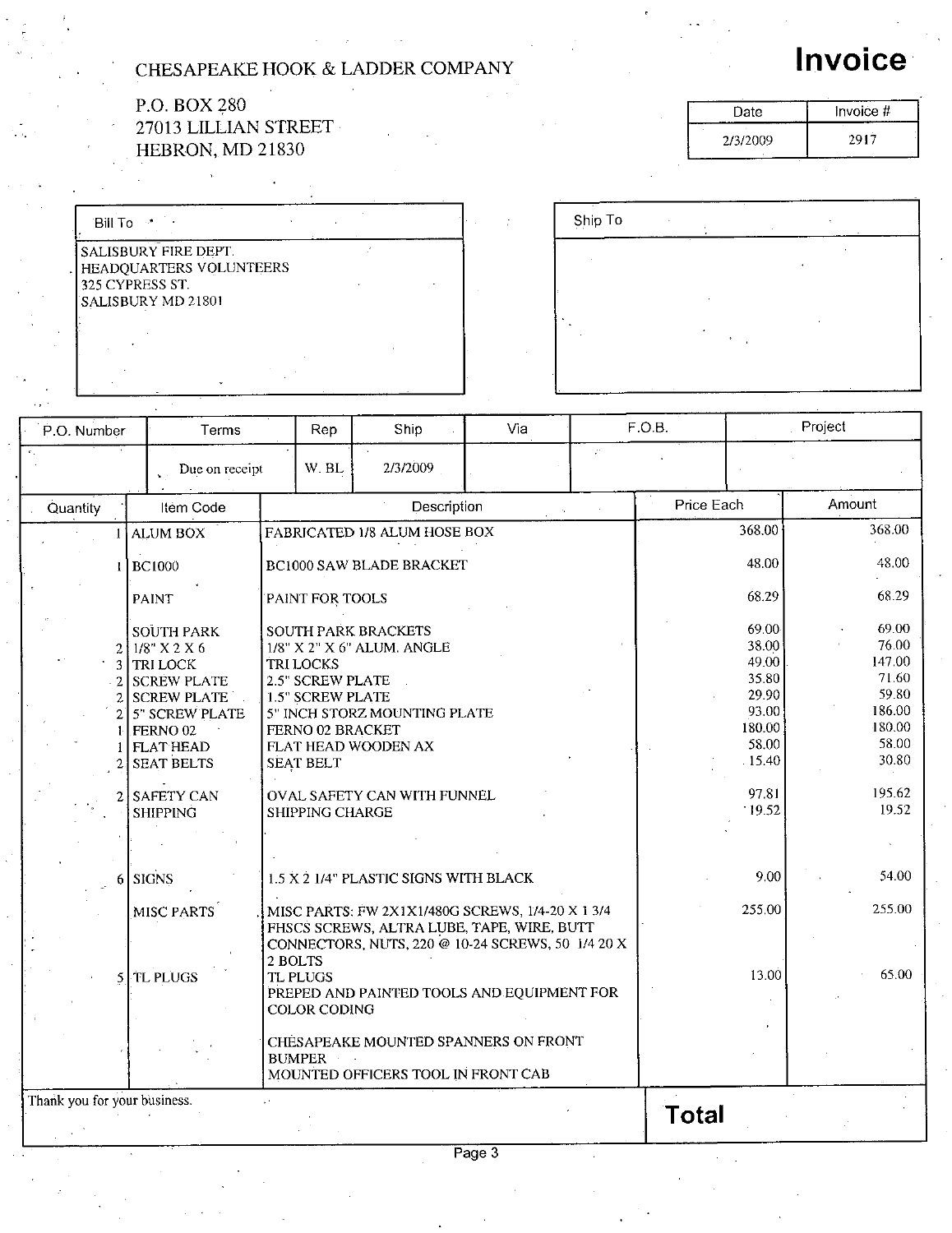#### $P.O. BOX 280$ 27013 LILLIAN STREET HEBRON, MD 21830

| Date     | Invoice # |
|----------|-----------|
| 2/3/2009 | 2917      |

Invoice

| <b>Bill To</b>           |  |  |
|--------------------------|--|--|
| SALISBURY FIRE DEPT.     |  |  |
| HEADQUARTERS VOLUNTEERS. |  |  |
| 325 CYPRESS ST.          |  |  |
| SALISBURY MD 21801       |  |  |
|                          |  |  |
|                          |  |  |
|                          |  |  |

| Ship To |                |  |  |
|---------|----------------|--|--|
| $\sim$  |                |  |  |
|         |                |  |  |
|         | ٠              |  |  |
|         | $\ddot{\cdot}$ |  |  |
|         |                |  |  |

| P.O. Number                  | Terms            | Rep                                                                                              | Ship                                                                                                 | Via                                                                                                                                                                                                                                                                                                                                                                                                                                                                                                                                                                                                                                                                                                                                                                                                                                                                                                                      | F.O.B. |            | Project |
|------------------------------|------------------|--------------------------------------------------------------------------------------------------|------------------------------------------------------------------------------------------------------|--------------------------------------------------------------------------------------------------------------------------------------------------------------------------------------------------------------------------------------------------------------------------------------------------------------------------------------------------------------------------------------------------------------------------------------------------------------------------------------------------------------------------------------------------------------------------------------------------------------------------------------------------------------------------------------------------------------------------------------------------------------------------------------------------------------------------------------------------------------------------------------------------------------------------|--------|------------|---------|
|                              | Due on receipt   | W.BL                                                                                             | 2/3/2009                                                                                             |                                                                                                                                                                                                                                                                                                                                                                                                                                                                                                                                                                                                                                                                                                                                                                                                                                                                                                                          |        |            |         |
| Quantity                     | <b>Item Code</b> |                                                                                                  | Description                                                                                          |                                                                                                                                                                                                                                                                                                                                                                                                                                                                                                                                                                                                                                                                                                                                                                                                                                                                                                                          |        | Price Each | Amount  |
|                              |                  | CAB.<br>PUMP PANEL.<br><b>PANEL</b><br>REAR COMPARTMENT.<br><b>GLASS MASTER</b><br><b>MASTER</b> | MOUNTED SCBA IN CREW CAB<br>MOUNTED (2) TWO SETS OF WHEEL CHOCK<br><b>BRACKETS AND WHEEL CHOCKS.</b> | MOUNTED P A C TRACK ON BACK WALL OF CREW<br>MOUNTED ALL TOOLS ON P A C TRACK IN CREW CAB.<br>MOUNTED O 2 BRACKET IN EMS COMPARTMENT<br>MOUNTED SUCTION UNIT IN EMS COMPARTMENT<br>MOUNTED L D H HOSE TROUGH ON OFFICERS SIDE<br>MOUNTED L D H SPANNERS ON OFFICERS SIDE PUMP<br>MOUNTED & INSTALLED SAW BLADES, O-CUTTERS<br>RAM, POWER UNIT MOUNT, (2) TWO GAS CANS, & (2)<br>HURST DOOR JAM EXTENSIONS IN PASSENGER SIDE<br>MOUNTED (3) THREE SAWS, HURST SPREADER &<br>MOUNTED (3) SAWS, HURST SPREADER & GLASS<br>CHESAPEAKE REMOVED CEILING MOLDING. RAN HOT<br>WIRE TO REAR CREW CAB FOR THERMAL IMAGE<br>CAMERA. REMOVED METAL BASE FOR HAND LIGHT<br>CHARGERS. REMOVED END CHARGER & MOVED TO<br>ANOTHER LOCATION. DRILLED & TAPPED NEW<br>HOLES FOR CHARGER. MOVED WIRING TO NEW<br>LOCATION. MOUNTED FOUR RADIO CHARGERS &<br>RAN WIRING TO POWER & GROUND UNDER CENTER<br>CONSOLE. REMOVED COVERS FROM CENTER |        |            |         |
| Thank you for your business. |                  |                                                                                                  |                                                                                                      |                                                                                                                                                                                                                                                                                                                                                                                                                                                                                                                                                                                                                                                                                                                                                                                                                                                                                                                          | Total  |            |         |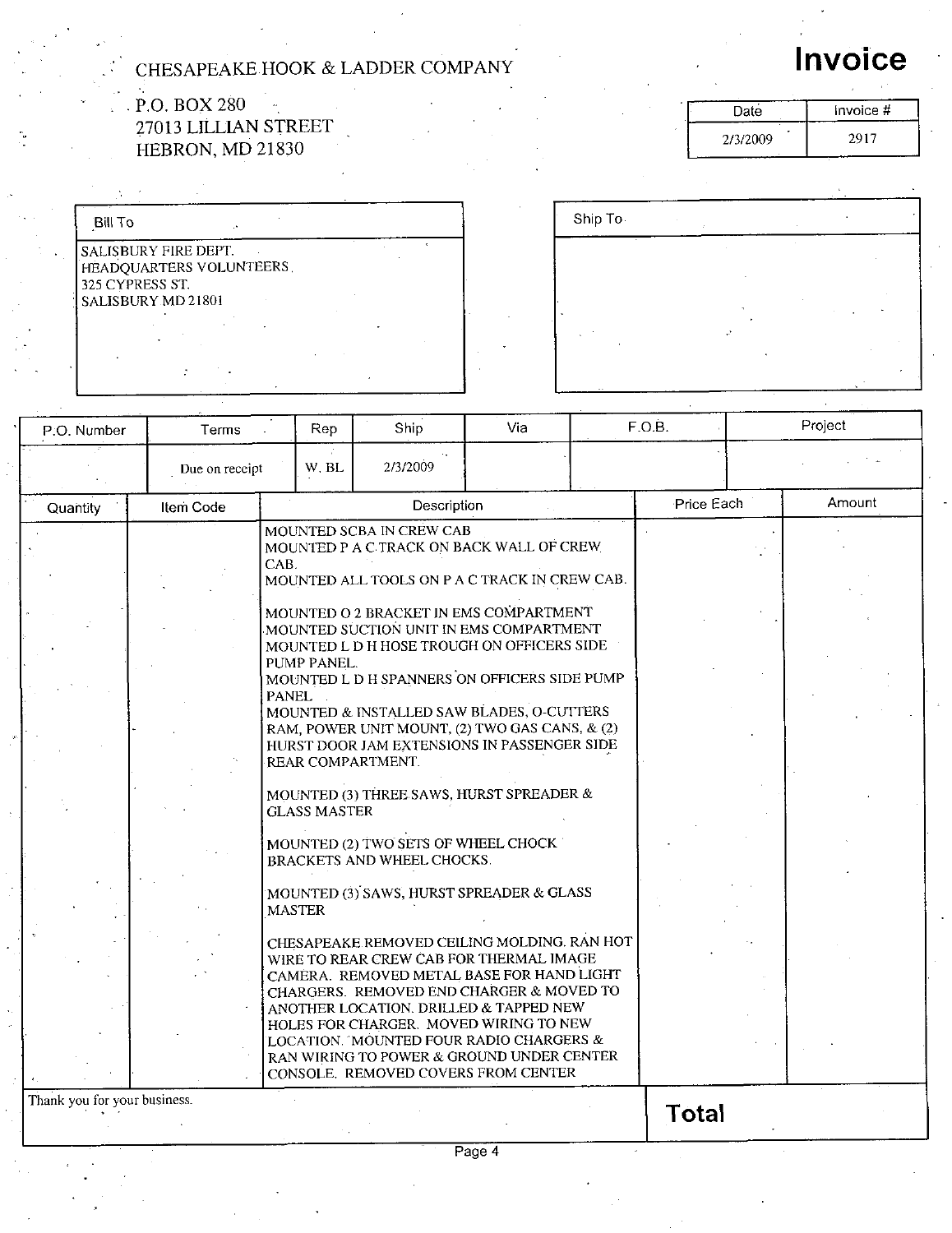#### P.O. BOX 280 27013 LILLIAN STREET HEBRON, MD 21830

| Date     | Invoice #  |
|----------|------------|
| 2/3/2009 | л.<br>2917 |

Ship To

| <b>Bill To</b>                                                                               |  |
|----------------------------------------------------------------------------------------------|--|
| l salisbury fire dept.<br>HEADQUARTERS VOLUNTEERS<br>325 CYPRESS ST.<br>l SALISBURY MD 21801 |  |

| P.O. Number                  | Terms          | Rep                                    | Ship                                                                                                                                                                                                                                                                                                                                                                                                                                                                                                                                                                                                                                                                                                                                                                                                                                                    | Via | F.O.B.     |  | Project <sup>®</sup> |  |
|------------------------------|----------------|----------------------------------------|---------------------------------------------------------------------------------------------------------------------------------------------------------------------------------------------------------------------------------------------------------------------------------------------------------------------------------------------------------------------------------------------------------------------------------------------------------------------------------------------------------------------------------------------------------------------------------------------------------------------------------------------------------------------------------------------------------------------------------------------------------------------------------------------------------------------------------------------------------|-----|------------|--|----------------------|--|
|                              | Due on receipt |                                        | 2/3/2009                                                                                                                                                                                                                                                                                                                                                                                                                                                                                                                                                                                                                                                                                                                                                                                                                                                |     |            |  |                      |  |
| Quantity                     | Item Code      |                                        | Description                                                                                                                                                                                                                                                                                                                                                                                                                                                                                                                                                                                                                                                                                                                                                                                                                                             |     | Price Each |  | Amount               |  |
|                              |                | AND GROUNDED.<br>COMPARTMENT.<br>CLIP. | CONSOLE & CONNECTED POWER & GROUND TO<br>DEDICATED WIRES. INSTALLED CHARGERS FOR<br>THERMAL CAMERA TO PAC TRAC & WIRE TO POWER<br>INSTALLED CORNER MOLDING TO CAB. CUT AND<br>DRILLED ANGLED ALUMINUM FOR JUNCTION BOX IN<br>DRIVERS SIDE,#3 COMPARTMENT. DRILLED HOLES<br>FOR SAW TRAY IN PASSENGER SIDE #4<br>REMOVED 240 VOLT RECEPTACLE FROM SIDE WALL<br>OF PASSENGER SIDE #5 COMPARTMENT INSTALLED<br>ON REAR WALL OF SAME COMPARTMENT.<br>INSTALLED TWIST LOCK PLUGS ON POSITIVE<br>PRESSURE FANS AND NEGATIVE PRESSURE FANS.<br>INSTALLED FANS. FABRICATED SHELF FOR LADDER<br>COMPARTMENT FOR K-12 SAW AND CUTTER EDGE<br>SAW. MOUNTED SHELF LADDER COMPARTMENT.<br>MOUNTED SAW BRACKETS AND HOLD DOWN STRAPS.<br>MOUNTED TWO HOOKS ON UNDER SIDE LID OF<br>LADDER COMPARTMENT. MOUNTED SMALL HOOK<br>AT OFFICERS SEAT LOCATION WITH HOLD DOWN |     |            |  |                      |  |
| Thank you for your business. |                |                                        |                                                                                                                                                                                                                                                                                                                                                                                                                                                                                                                                                                                                                                                                                                                                                                                                                                                         |     | Total      |  |                      |  |

Page 5

# Invoice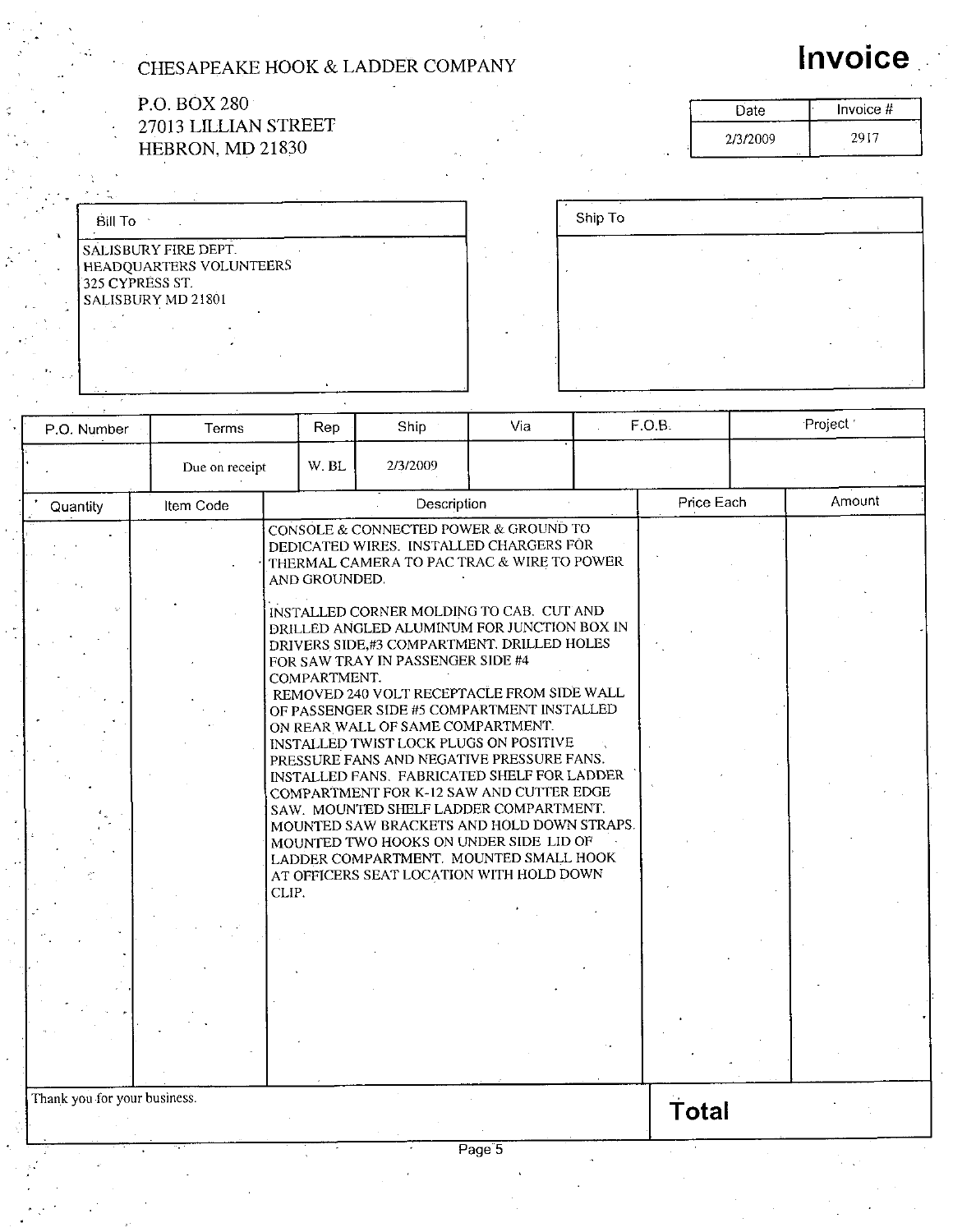#### P.O. BOX 280 27013 LILLIAN STREET  $\mathcal{L}_{\mathcal{A}}$ HEBRON, MD 21830

| <b>Bill To</b>                                                |                         |  |
|---------------------------------------------------------------|-------------------------|--|
| SALISBURY FIRE DEPT.<br>325 CYPRESS ST.<br>SALISBURY MD 21801 | HEADQUARTERS VOLUNTEERS |  |
|                                                               |                         |  |

| v<br>$\sim$ | Ship To | ٠ |    |   |                          |    |     |  |
|-------------|---------|---|----|---|--------------------------|----|-----|--|
|             |         |   |    |   |                          |    | . . |  |
|             |         |   |    |   |                          |    |     |  |
|             |         | ٠ |    | ٠ | $\overline{\phantom{a}}$ | ĥ. |     |  |
|             | 'n.     |   |    |   |                          |    |     |  |
|             |         |   | ٠. |   |                          |    |     |  |

| P.O. Number                  | Terms :   | Rep                     | Ship                                                                                                                                                                                                                                                                                                                                                                                                                                                                                                                                                                | Via | F.O.B.       |  | Project |  |
|------------------------------|-----------|-------------------------|---------------------------------------------------------------------------------------------------------------------------------------------------------------------------------------------------------------------------------------------------------------------------------------------------------------------------------------------------------------------------------------------------------------------------------------------------------------------------------------------------------------------------------------------------------------------|-----|--------------|--|---------|--|
| Due on receipt               |           | W.BL                    | 2/3/2009.                                                                                                                                                                                                                                                                                                                                                                                                                                                                                                                                                           |     |              |  |         |  |
| Quantity                     | Item Code |                         | Description                                                                                                                                                                                                                                                                                                                                                                                                                                                                                                                                                         |     | Price Each   |  | Amount  |  |
|                              |           |                         | MOUNTED (2) PIPE WRENCHES, 2 PICK HEAD AX, 2<br>SHOVELS, 1 MAUL AND ONE(1) IN WINDOW FRAME<br>JACK, RABBIT TOOL IN BOX, 2 (2) SETS IRON LOCKS<br>WITH HALIGAN BAR & FLAT HEAD AXE, (2) TWO 36"<br>PIPE WRENCH, 2 @ (2) SETS BOLT CUTTERS, (2) SETS<br>SMALL HOOKS, (2) SETS LONG HOOKS, 1 (ONE) PRY<br>BAR, 1 (ONE) SLEDGE HAMMER, 1 ONE WATER CAN,<br>AND (1) ONE MINI PRY BAR.<br>MOUNTED (2) TWO ELECTRICAL REEL, (4) FOUR<br>PORTABLE LIGHTS, BRACKETS FOR (2) JUNCTION<br>BOXES, (1) ONE SMOKE EJECTOR, (1) PIGTAIL<br>HOLDER. MOUNTED TOOL HOIST, (1) ONE SET |     |              |  |         |  |
|                              |           | ON DRIVERS SIDE<br>BOX. | SPANNERS, (1) ONE LDH WRENCHES ON PUMP PANEL<br>MOUNTED STOKES BASKET ON LADDER BOX.<br>FABRICATED SHELF AND INSTALLED IN LADDER BOX<br>MOUNTED CUTTERS EDGE AND BRACKET IN LADDER                                                                                                                                                                                                                                                                                                                                                                                  |     |              |  |         |  |
|                              |           |                         | MOUNTED K 12 SAW IN LADDER BOX<br><b>INSTALLED BRACKET STRAPS FOR STOKES BASKET</b>                                                                                                                                                                                                                                                                                                                                                                                                                                                                                 |     |              |  |         |  |
| Thank you for your business. |           |                         |                                                                                                                                                                                                                                                                                                                                                                                                                                                                                                                                                                     |     | <b>Total</b> |  |         |  |
|                              |           |                         |                                                                                                                                                                                                                                                                                                                                                                                                                                                                                                                                                                     |     |              |  |         |  |

Invoice

Date | Invoice # Date Invoice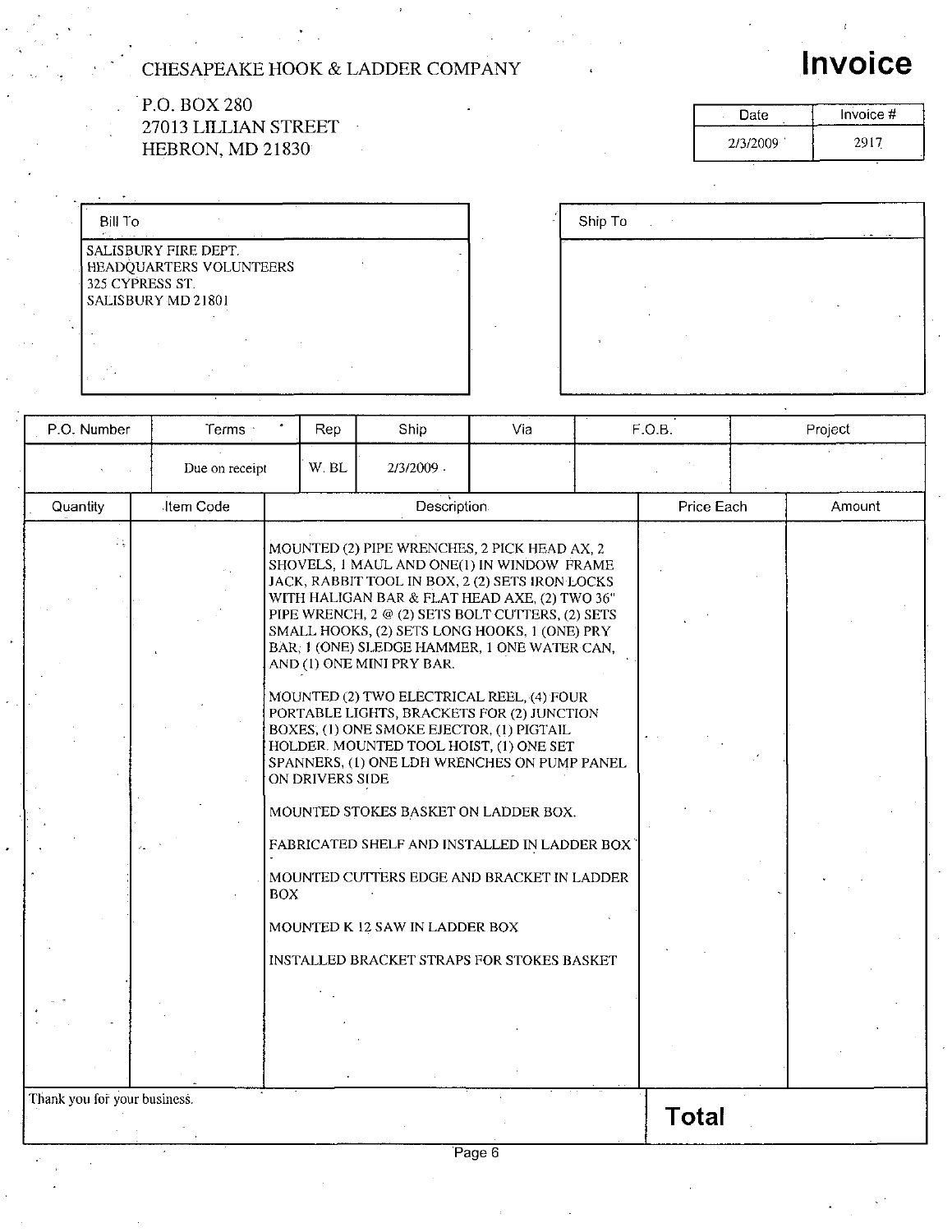#### P.O. BOX 27013 LILLIAN STREET HEBRON, MD 21830

Thank you for your business.

÷.

| Bill To                                                                                                |  |  |  |
|--------------------------------------------------------------------------------------------------------|--|--|--|
| <b>SALISBURY FIRE DEPT.</b><br>HEADQUARTERS VOLUNTEERS<br>325 CYPRESS ST.<br><b>SALISBURY MD 21801</b> |  |  |  |
|                                                                                                        |  |  |  |

| <br>Ship To<br>٠ | $\bullet$ |
|------------------|-----------|
| r                | ×         |

| P.O. Number | Terms          | Rep            | Ship                                                                                                                                                                                                                                      | . Via | F.O.B.     |       | Project   |
|-------------|----------------|----------------|-------------------------------------------------------------------------------------------------------------------------------------------------------------------------------------------------------------------------------------------|-------|------------|-------|-----------|
|             | Due on receipt | W. BL          | 2/3/2009                                                                                                                                                                                                                                  |       |            |       |           |
| Quantity    | Item Code      |                | Description                                                                                                                                                                                                                               |       | Price Each |       | Amount    |
|             |                | <b>HANDLES</b> | PAINTED TIP FOR NOZZEL. PAINTED BROOM STICK<br>REMOVED TOOL BOARD.<br>MOUNTED (2) TWO SHOVELS, (2) TWO PITCH FORKS<br>MOUNTED STRAIGHT TIP ENGINE COMPARTMENT<br>MOUNTED (2) STRAIGHT TIPS IN BUCKET<br>MOUNTED LOCK BIG EASY IN CREW CAB |       |            |       |           |
|             | $166.5$ LABOR  | <b>LABOR</b>   |                                                                                                                                                                                                                                           |       |            | 85.00 | 14,152.50 |
|             |                |                |                                                                                                                                                                                                                                           |       |            |       |           |

| 280 |  |  |  |
|-----|--|--|--|
|     |  |  |  |

Date Invoice # Date Invoice<br>2/3/2009 2917

Invoice

Page<sup>1</sup> 8

 $\hat{\mathcal{P}}$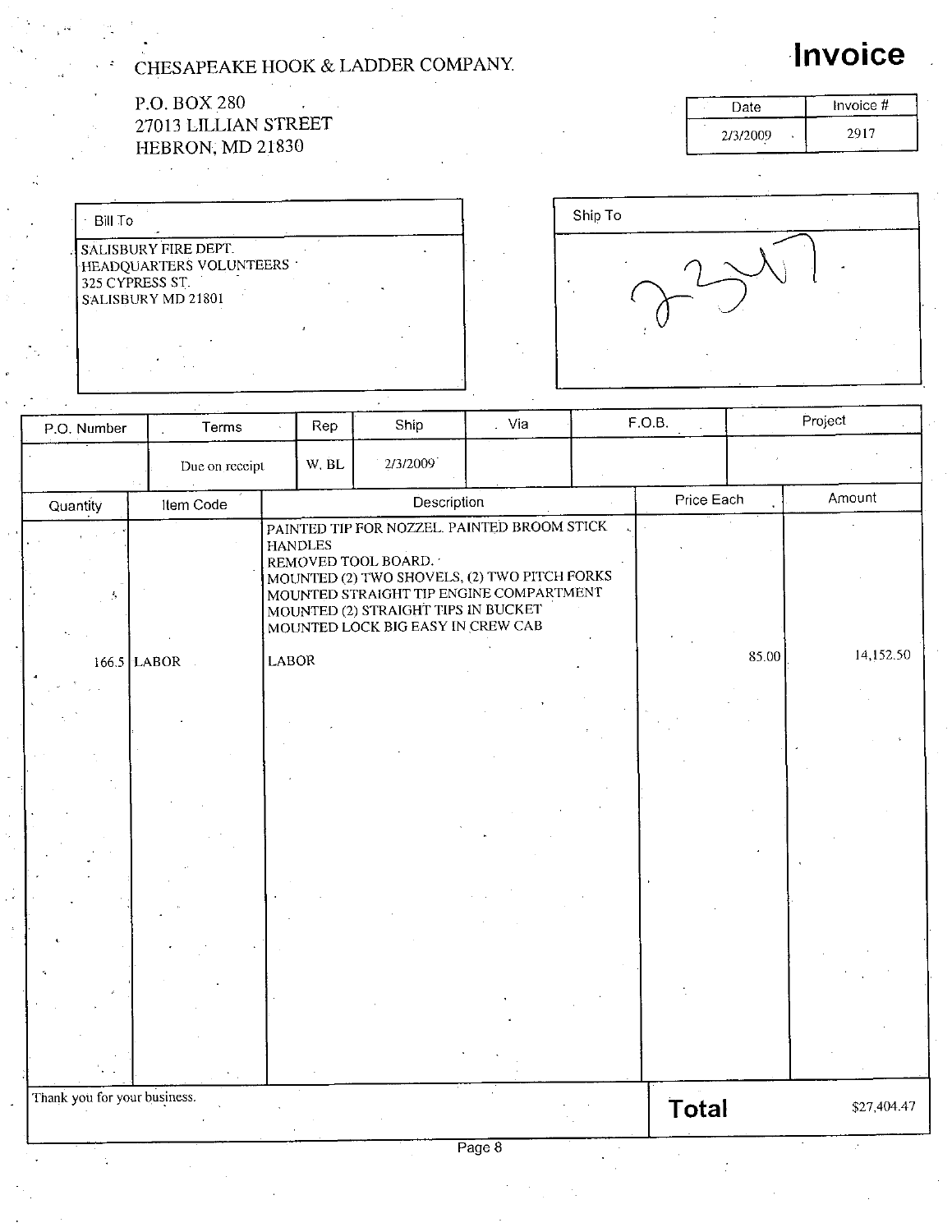Ċ.

| <b>Item Description</b>                                                   | #              | Req. by         | Supplier    |
|---------------------------------------------------------------------------|----------------|-----------------|-------------|
|                                                                           | Req.           | <b>ISO/NFPA</b> | (see notes) |
| <b>Handtools &amp; Power Tools</b>                                        |                |                 |             |
| Flathead axe, 6lb/wood handle Firehooks Unlimited                         | 3              | <b>NFPA</b>     | Bd          |
| Pickhead axe, 8lb/wood handle Firehooks Unlimited                         | 3              | <b>NFPA</b>     | Bd          |
| Boston Rake, 6' Firehooks Unlimited model BRH-6 Dist                      | $\overline{2}$ | NFPA/ISO        | Bd          |
| All purpose Hooke, 6' Firehooks Unlimited model APH-6 Dist                | $\overline{2}$ | NFPA/ISO        | <b>Bd</b>   |
| Akron Griff Hook, 3' Firehooks Unlimited model ARH-36                     | 3              | <b>NFPA</b>     | <b>Bd</b>   |
| 30" Pro Bar, Firehooks Unlimited model PRO030 Dist                        | 3              | <b>NFPA</b>     | <b>Bd</b>   |
| Akron Pinch Bar, style PPB-51                                             | $\mathbf{1}$   | <b>NFPA</b>     | <b>Bd</b>   |
| Sledge Hammer, 10lb fiberglass handle, Firehooks Unlimited SHF-10         | $\overline{2}$ | <b>NFPA</b>     | <b>Bd</b>   |
| Rigd Mfg. 36" aluminum pipe wrench                                        | 1              | <b>NFPA</b>     | LP          |
| Rigd'Mfg. 24" aluminum pipe wrench                                        | 1              | <b>NFPA</b>     | LP          |
| Rigd Mfg. 12" aluminum pipe wrench                                        | $1^\circ$      | <b>NFPA</b>     | LP          |
| 2.5" gal Pressurized Water Extinguisher                                   | $\mathbf 1$    | <b>NFPA</b>     | Bd          |
| Water Can Harness, Firehooks Unlimited model CH-312                       | 1              |                 | Bd          |
| Irons Marrying Strap, Firehooks Unlimited model MS-1                      | $\mathbf 1$    |                 | <b>Bd</b>   |
| Rigid Mfg. 36" Model 36S bolt cutter with fiberglass handle               | 1              | <b>NFPA</b>     | LР          |
| Rigid Mfg. 24" Model 24S bolt cutter with fiberglass handle               | $\mathbf{1}$   | <b>NFPA</b>     | LP          |
| Rigid Mfg. Wire Cutters, capable of cutting 6AWG                          | $\mathbf{1}$   |                 | LP          |
| SC12'x18' Foldatank,12oz Canvas, olive , stenciled w/ Tower 16 at corners | 6              | NFPA/ISO        | Bd          |
| 12'x14', Rip-stop plastic tarp                                            | 4              | <b>ISO</b>      | <b>LP</b>   |
| 3'x20' hall runner, 120z Canvas, olive, stenciled w/Tower 16 at ends      | $\overline{2}$ |                 | Bd          |
| Dry Chemical Extiguisher, minimum 80-B:C w/ bracket                       | 1              | <b>NFPA</b>     | Bd          |
| Department spec. Scott SCBA                                               | 6              | NFPA/ISO        | 0           |
| extra SCBA facepeice, XL                                                  | $\mathbf 1$    |                 | O           |
| extra SCBA facepeice, Sm                                                  | 1              |                 | O           |
| Spare SCBA cylinder                                                       | 6              | NFPA/ISO        | $\circ$     |
| Scoop Shovels, fiberglass "D" handle                                      | $\overline{a}$ | <b>NFPA</b>     | LP          |
| Tool box/bag, small for tools                                             | $\mathbf{1}$   |                 | LP          |
| <b>Assorted Screwdrivers</b>                                              |                | <b>NFPA</b>     | LP          |
| Assorted Adjustable wrenches                                              |                | <b>NFPA</b>     | LP          |
| <b>Assorted Combination wrenches</b>                                      |                | <b>NFPA</b>     | LP.         |
| <b>Tin Snips</b>                                                          | $\mathbf{1}$   | <b>NFPA</b>     | LP.         |
| Keyhole Saw                                                               | $\mathbf{1}$   | <b>NFPA</b>     | LP.         |
| Hacksaw                                                                   | $\mathbf{1}$   | <b>NFPA</b>     | LP.         |
| Hacksaw blades                                                            | 3              | <b>NFPA</b>     | LP.         |
| Ballpeen Hammer                                                           | $\mathbf{1}$   | <b>NFPA</b>     | LP.         |
| Claw Hammer                                                               | $\mathbf{1}$   |                 | LP.         |
| Pliers                                                                    | $\mathbf 1$    | <b>NFPA</b>     | LP.         |
| Tool box/bag, small for electrical kit                                    | $\mathbf{1}$   |                 | LP.         |
| Linemen's pliers                                                          | $1 -$          | <b>NFPA</b>     | LP.         |
| various electrical tools per department standard<br>$\pmb{\ast}$          |                |                 | LP.         |
| Flares                                                                    | 6              | <b>NFPA</b>     | Bd          |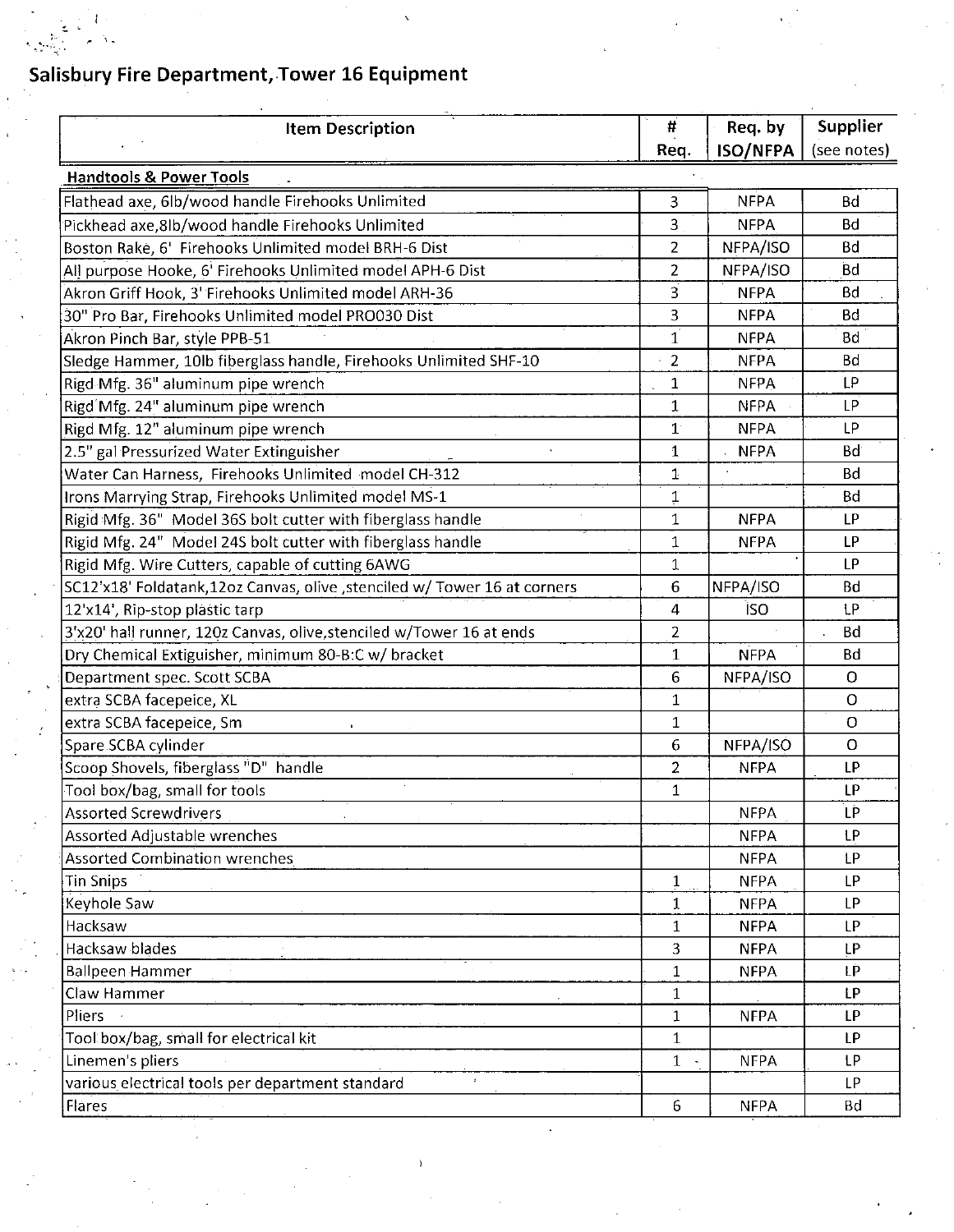| Flare Container                                                                  | $\mathbf{1}$            |            | <b>Bd</b> |
|----------------------------------------------------------------------------------|-------------------------|------------|-----------|
| Hurst Rabbit Tool kit-#3629009(tool, mini lite pump, hose, pry bar, hammer, bag) | $\mathbf{1}$            |            | .Bd       |
| K-Tool with Accessories Fire Hooks Unlimited Ktool 2+                            | $\mathbf{1}$            |            | Bd        |
| Large K-Tool Kit Fire Hooks Unlimited R-Tool Dist                                | $\mathbf{1}$            |            | <b>Bd</b> |
| 16" mini Pro bar Fire Hooks Unlimited mpb16                                      | $\mathbf{1}$            |            | 'Bd       |
| Elevator key set Model FKP from Elevatorkey.com                                  | $\overline{1}$          |            | Bd        |
| Cutter's Edge Multi-cut Fire Rescue saw - 16" bar, 71 CC                         | $\overline{2}$          | <b>ISO</b> | <b>Bd</b> |
| <b>Cutter's Edge Spare Chains</b>                                                | 4                       |            | <b>Bd</b> |
| Partner K950FD 14" saw -less blade                                               | 3                       | <b>ISO</b> | <b>Bd</b> |
| 14" wood blades CBT14"x30T, Firehooks Unlimited                                  | 6                       |            | <b>Bd</b> |
| 14" composite blades                                                             | 4                       | <b>ISO</b> | Bd        |
| 372XP 16" Huscavarna Chain saw                                                   | $\mathbf{1}$            |            | <b>Bd</b> |
| Spare Chains 16"                                                                 | $\overline{2}$          |            | Bd        |
| Fuel Can, Safety                                                                 | $\overline{2}$          |            | <b>Bd</b> |
| Push Brooms w/ removable handles                                                 | $\overline{2}$          |            | LP        |
| Squeegee w/ removable handle                                                     | $\overline{2}$          |            | LP        |
| Akron Hose/Equipment Hoist                                                       | $\mathbf{1}$            | <b>ISO</b> | <b>BD</b> |
| Prosser sumbersiable pump 100 gpm 9-01011-28FK                                   | $\mathbf{1}$            |            | <b>BD</b> |
| Big Easy tool w/wedge and bladder bag                                            | $\mathbf{1}$            |            | <b>BD</b> |
| 4 gas meter per department spec                                                  | $\mathbf{1}$            |            | <b>BD</b> |
| Bullard Thermal Imaging camera w/ mount                                          | 1<br>$\bar{\mathbf{v}}$ | <b>ISO</b> | <b>BD</b> |
| Binocular, 10x50 w/ case                                                         | $\mathbf{1}$            |            | LP        |
| Glass Master tool                                                                | $\mathbf{1}$            |            | <b>BD</b> |
| Polyethelene Plastic, Roll                                                       | $\mathbf{1}$            |            | ĿР        |
| Tool box with assorted staples, staplers, nails                                  | $\mathbf{1}$            |            | <b>LP</b> |

#### Ropes & Accessories

| 300' Black .50" kernmantle in black CMC 3 pocket bag       |              | <b>NFPA</b> | ВD        |
|------------------------------------------------------------|--------------|-------------|-----------|
| 200' Red .50" Kernmantle in red CMC 3 pocket bag           | 2            | <b>NFPA</b> | <b>BD</b> |
| 150' white/blue .50" utility rope in blue CMC 3 pocket bag | 2            | <b>NFPA</b> | ВD        |
| Rappel Rack, Rock & Rescue                                 | 2            |             | BD.       |
| Eight Plate, Rock & Rescue                                 | 2            |             | <b>BD</b> |
| Large steel locking D carbiners, Rock & Rescue             | 18           |             | BD.       |
| Pick off Straps, Rock & Rescue                             | 2            |             | BD.       |
| Single 4" pulleys, Rock & Rescue                           | 4            |             | BD.       |
| tri links, Rock & Rescue                                   | 4            |             | BD.       |
| Bag for hardware                                           | 1            |             | <b>BD</b> |
| CMC survivor ladder belt S/M                               | - 1          | <b>NFPA</b> | BD.       |
| CMC survivor ladder belt M/L                               | 2            | <b>NFPA</b> | BD.       |
| CMC survivor ladder belt XXL                               | $\mathbf{1}$ | <b>NFPA</b> | <b>BD</b> |
| CMC survivor II ladder belt XXL                            |              | NFPA        | ВD        |
| CMC survivor II ladder belt S/M                            |              | NFPA        | ВD        |
| CMC survivor II ladder belt M/L                            | 2            | <b>NFPA</b> | <b>BD</b> |
| Green Prusik loops                                         | 8            |             | ВD        |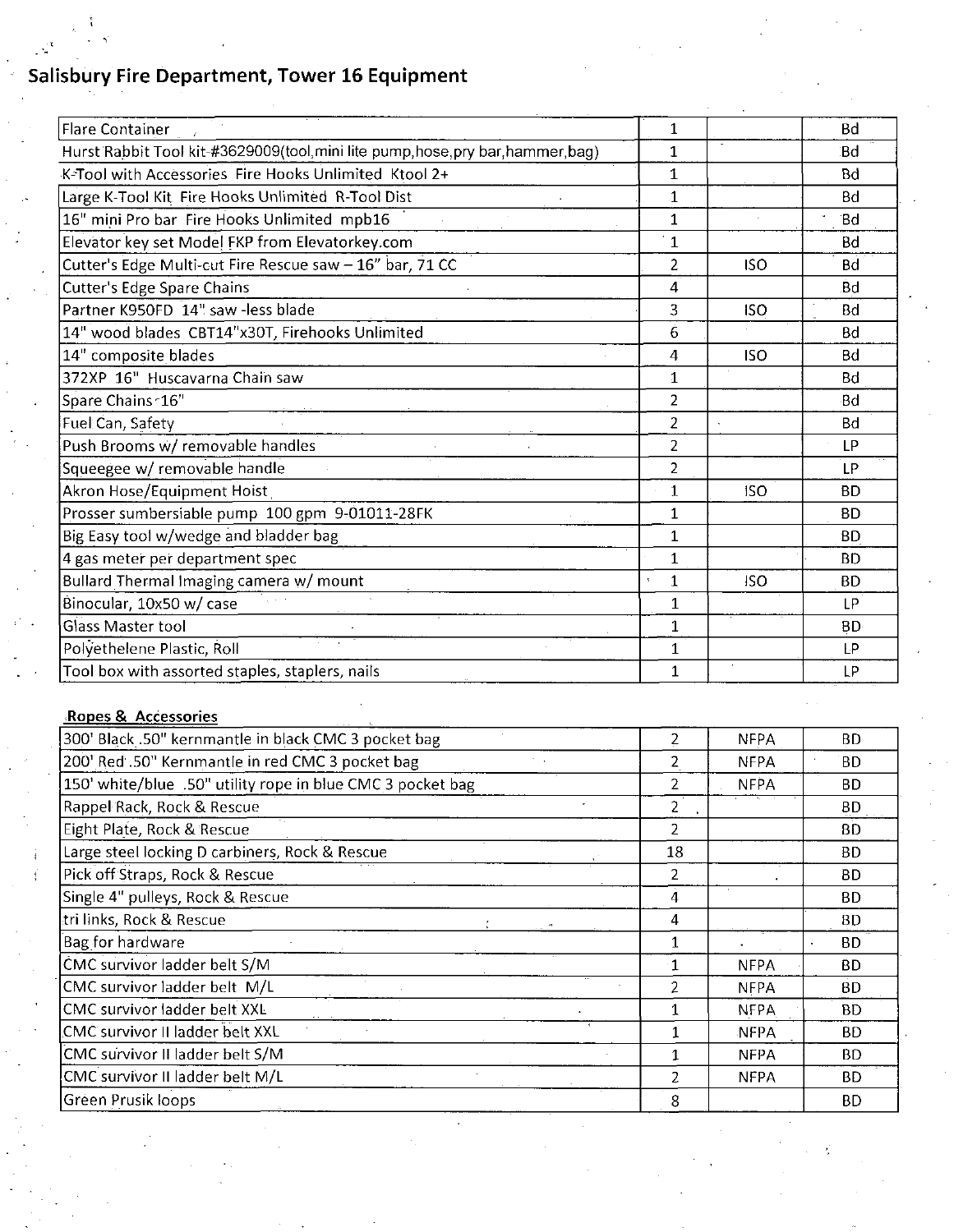| Red Prusik loop              |  | BD        |
|------------------------------|--|-----------|
| <b>Prusik Minding Pulley</b> |  | <b>BD</b> |
| $3'$ anchor straps           |  | <b>BD</b> |
| 5' anchor straps             |  | <b>BD</b> |
| 7' anchor straps             |  | <b>BD</b> |
| 10 anchor straps             |  | .BD       |
| 15 blue tubular webbing      |  | <b>BD</b> |

#### Electrical

|   | ISO.       | BD.       |
|---|------------|-----------|
|   | ISO.       | BD.       |
|   | <b>ISO</b> | BD.       |
| 4 | <b>ISO</b> | BD.       |
| 4 |            | BD.       |
|   |            | BD.       |
|   |            |           |
|   |            | BD.       |
|   |            | BD.       |
|   |            | <b>BD</b> |
|   |            |           |

#### Hose & Accessories

| Akron Style 1078 Sprinkler Shutoffs                                                                        | 6            | BD        |
|------------------------------------------------------------------------------------------------------------|--------------|-----------|
| Akron Style 448, 2 wrenches with bracket                                                                   | 2            | BD.       |
| Akron Style 10 wrenches                                                                                    | 4            | BD        |
| Akron Style 17 Hydrant wrenches                                                                            |              | BD.       |
| Akron Style 4864 nozzle `1.50" nst 175 gpm @ 100 psi orange bale                                           | 1            | BD.       |
| Akron Style 2129 shutoff with yellow bale 1.5" nst                                                         | $\mathbf{1}$ | ВD        |
| Akron Style 1499, 1.5" nst, 15/16" tip                                                                     |              | <b>BD</b> |
| Akron Style 1581 gated wye 2.5" (2) 1.5" nst m                                                             | 1            | $BD^T$    |
| Akron Style 1828 hydrant valve 2.5"                                                                        |              | ВD        |
| Akron Style 2125 shufoff with 2.5" nst base thread x 1.5" nst black bale                                   |              | BD.       |
| Akron Style 1417 tip with 1 1/8" orfice                                                                    |              | ВD        |
| Kochek Style 55K60105 intake valve 6" nst long handle x 5" storz hrdcted all yellow, less storz connection |              |           |
| Kochek Style S60S54 5" storz x 4" storz adpter, hrdcted yellow less storz connection                       |              | BD        |
| Kochek K48 triple holders hardcoated yellow                                                                |              | BD.       |
| Kochedk KS34 LDH wrench sets hardcoated yellow with 4 wrenches / set                                       | $2 -$        | BD.       |
| Kochek 36R1515 1.5" double females hardcoated yellow                                                       | 2            | ВD        |
| Kochek 36R2525 2.5" double females hardcoated yellow                                                       |              | BD.       |

| <b>Computers &amp; Electronic Accessories</b>      |  |     |  |  |  |
|----------------------------------------------------|--|-----|--|--|--|
| Mil-Spec Rugged Model MSCF-29 per department spec. |  | .BD |  |  |  |
| <b>IDock Pan</b>                                   |  | BD  |  |  |  |
| DC Adapter                                         |  | BE. |  |  |  |
| IPan Dock Kit                                      |  | BD  |  |  |  |